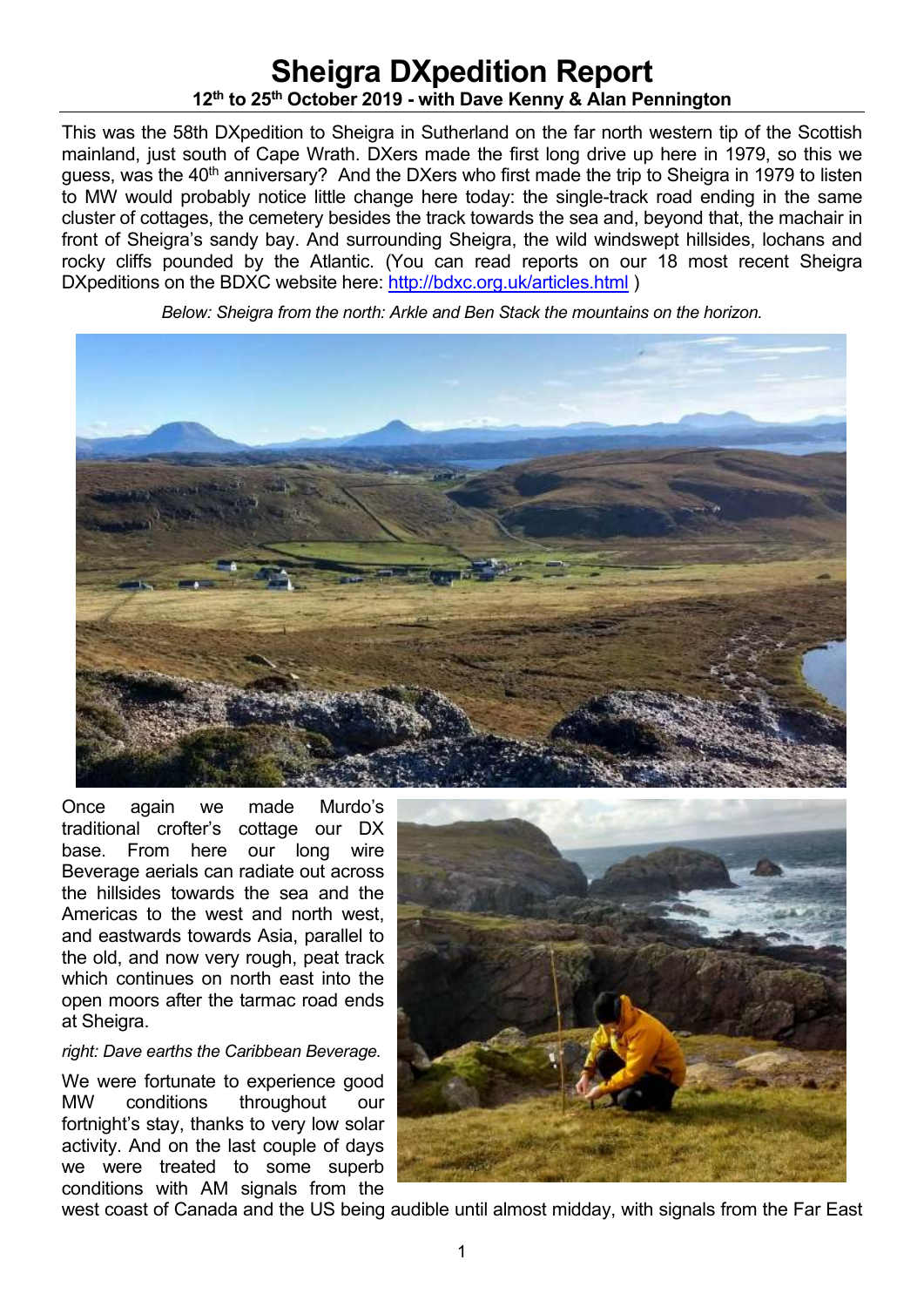fading in as early as around 1100 – the earliest we can recall hearing Japan on MW! On this DXpedition we only put up 3 Beverages, although given the conditions, can only begin to imagine what we might have heard, had we put up that fourth beverage towards Alaska! As in 2017, we added a EWE aerial at the back of the cottage, using two flexible fibreglass windsock poles, used for occasional shortwave reception or as an extra MW aerial which we could move around to alter its directivity. All our logs are made in real time using AOR 7030plus receivers. We record onto mini disc which have an advantage of having a 12 second built in pre-recording delay so you never miss recording an ID: press record after the ID and the previous 12 seconds are already recorded!

There's always something new to hear and we were pleased to log a few more "Sheigra firsts": not necessarily the first time these stations have been logged in the UK, but the first time according to Tony Rogers' comprehensive records, that these stations have been logged on the many Sheigra DXpeditions. This included a few US daytimers and even one low power emergency information station, AGREM, in Pennsylvania on 1670 kHz.

On our last visit in 2017 there was some slight "clicking" interference from a nearby electric fence, but this was not connected for most of

our stay this year and even when it was, it could barely be detected even on the Asian wire which runs close by. There were occasional bursts of electrical interference lasting for a few minutes at a time, which seemed to be coming in on the mains, we never located the source but it was only noticeable occasionally on weak signals.

The Caribbean/Latin America aerial which usually works really well, was behaving very oddly this year, hardly anything was heard on it and we might as well not have bothered with it. We regularly measure the resistance of the aerials back at the cottage to check for any breaks in the wires: usually the readings are stable unless there is an actual break. Initially the Caribbean wire was measuring correctly, but after a couple of days its resistance changed to several kΩ and then later changed to indicate a positive current on the wire! We eventually found the new copper earth rod from Screwfix was the problem. After a few days it showed signs of rust in the damp peaty ground so it seems to be constructed not just of copper but of two types of metal which are reacting to

prevent it earthing properly. Anyhow it's clearly unfit for purpose and we will revert to using salvaged copper pipes for earthing in future.

The weather was mild during our first week when there was some glorious sunshine with the temperature peaking at 14°C one afternoon. The second week was a lot windier with some heavy rain at times and overnight temperatures down to 2°C overnight and gales at the end of the week. Taking down the North American aerial on the exposed high ground on our last day in a Force 8 gale was no fun!

#### *right: North American aerial near cliff tops on a calm day.*

We saw (and heard) red deer (3 does and a large stag) overnight from Day 1, especially on the hillside to the north, above our cottage. Fortunately they caused little damage to our wire aerials this trip. After evidence of deer maybe running into one wire on our first night, there was no more damage to wires until our last night when several breaks in the wire were discovered in the morning, we put this down to the very strong gusts of wind overnight, not the deer though.



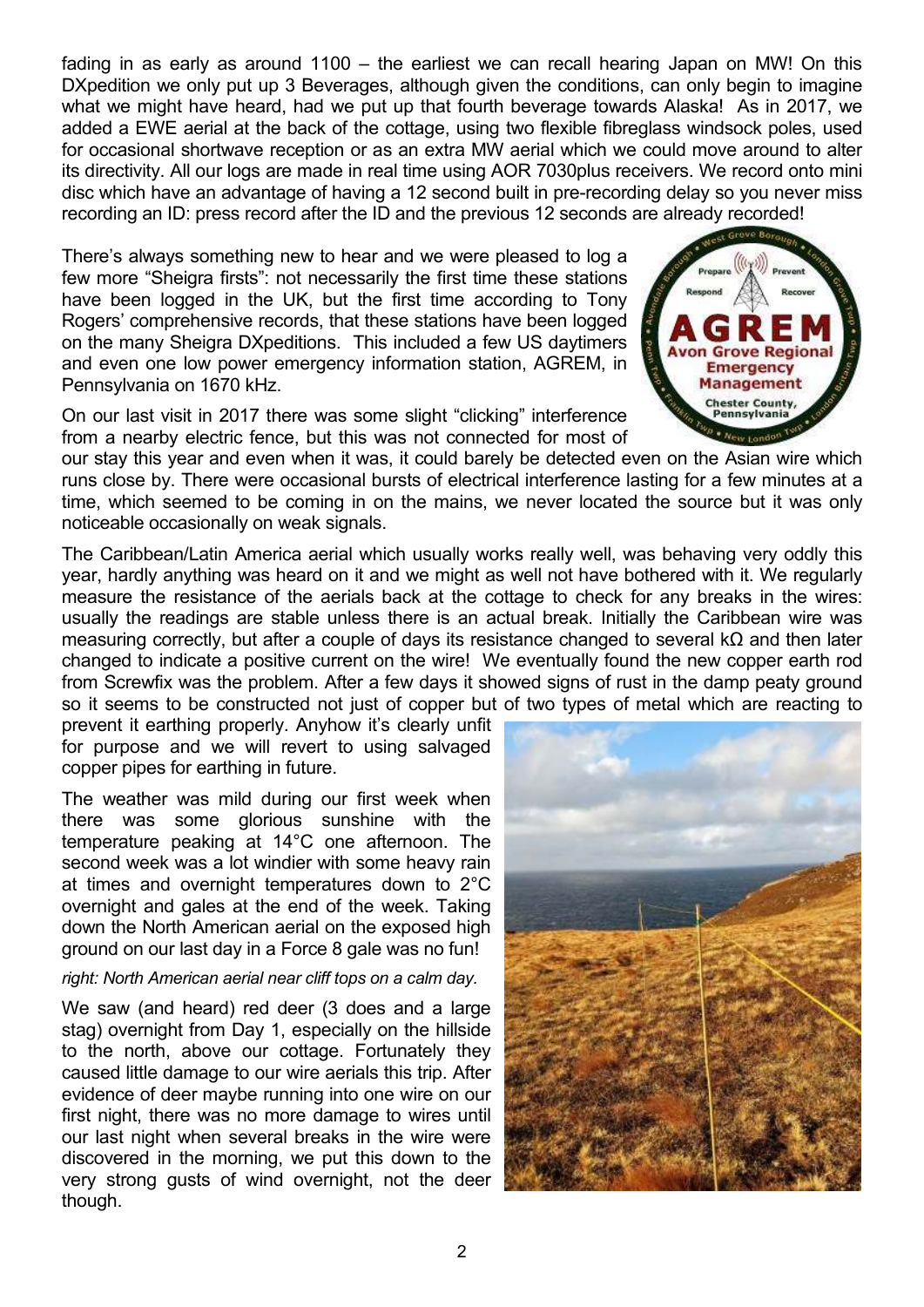**Receivers** Alan Pennington AOR AR 7030 Plus and Palstar pre-amp Dave Kenny **AOR AR 7030 Plus and tuneable pre-amp** 

**Aerials** (long-wire Beverages use 7-strand 0.2mm wire supported on 4-5ft bamboo canes)

| <b>No 2</b> - 300 degrees | 500m Beverage - terminated |
|---------------------------|----------------------------|
| <b>No 3</b> - 50 degrees  | 500m Beverage - terminated |
| No $4 - 260$ degrees      | 500m Beverage - terminated |
| <b>No 1</b> – 160 deg     | EWE                        |

**North America Far East & SE Asia Caribbean, Central & South America** UK, Africa & general SW DX

#### *Stations logged at Sheigra for the first time are highlighted in bold.*

#### **AFRICA**

|  | 1431 2025 15/10 VOA, Djibouti | VOA French, @ 2030 South Sudan Today in EE    |
|--|-------------------------------|-----------------------------------------------|
|  | 1530 2040 15/10 VOA, Sao Tome | VOA Africa Service // 4930, African mx, EE ID |

#### **ASIA / MIDDLE EAST**

| 567<br>1629<br>17/10 Lao National R, Vientiane (pres)<br>YL reading out list in Lao, off at 1630.<br>576<br>1530<br>20/10 Myanma R, Yangon, Myanma<br>English, ID, news, 'Music at your request' //5985<br>585<br>1634<br>13/10 R Pakistan, Islamabad<br>ID, special report on the Kashmir issue. EE<br>594<br>1543<br>20/10 R Myanmar, Naypyidaw<br>EE mx // 5985, 576<br>594<br>1638<br>13/10 AIR Chinsurah, India<br>Akashvani ID, nx in pres Bengali<br>603<br>1650<br>13/10 CRI, Dofang, China<br>CRI Vietnamese // 7315. CC/Viet language lesson<br>612<br>1630<br>13/10 TWR, Bishkek, Kyrgyzstan<br>TWR ID, into pres Uzbek (new Silk Road tx)<br>621<br>1625<br>15/10 AIR, Patna, India<br>play, cast, ID "Yeh Akashvani Patna hai"<br>675<br>1534<br>20/10 V of Vietnam, My Hao<br>YL nx in Vietnamese<br>702<br>1530<br>22/10 VIRI, Kiashahr, Iran<br>Nx in pres Azeri (ext service)<br>711<br>1506<br>13/10 V of Kuanghuo, Hsinfeng, Taiwan<br>News, CC //981 kHz<br>711<br>1600<br>20/10 R Pakistan, Dera Ismail Khan<br>Nx EE // 585<br>738<br>13/10 Xinjiang PBS, Hutubi, China<br>1505<br>CC talks // 5960, 7260<br>738<br>1535<br>14/10 Yuyeh (Fisheries) BS, Taiwan<br><b>EE nx // 1143</b> (underneath Xinjiang PBS)<br>747<br>1355<br>15/10 NHK 2, Sapporo, Japan (JOIB)<br>NHK World in Portuguese, EE lesson at 1400<br>747<br>13/10 AIR, Lucknow, India<br>1540<br>YL nx in EE // 918 etc<br>756<br>1512<br>22/10 CNR1, multi-sites, China<br>interview CC //4800 kHz SW<br>774<br>1450<br>15/10 NHK 2, Akita, Japan (JOUB)<br>Int signal chimes, off at 1445.<br>783<br>22/10 Hebei PBS, China<br>//1278<br>1630<br>783<br>2115<br>12/10 R Damascus, Tartus, Syria<br>AA mx, ID<br>801<br>1538<br>16/10 AIR Jabalpur, India<br>AIR nx EE // 5040, 918 etc<br>819<br>1520<br>20/10 KCBS, Pyongyang, DPRK<br>N Korean orchestral mx // 6100<br>819<br>20/10 AIR Delhi, India<br>1720<br>Indian song //4810 kHz<br>837<br>13/10 CNR5 Quanzhou, Fujian, China<br>1704<br>ann website, slogan CC. -1705*<br>873<br>1636<br>20/10 AIR Jalandhar, India<br>Indian music //747, 4810<br>918<br>1539<br>13/10 AIR, Suratgarh, India<br>YL nx in EE // 5040 etc<br>918<br>1600<br>17/10 Nat R Kampuchea, Phnom Penh<br>Khmer talks, mx, s/off anthem 1701<br>927<br>13/10 AIR, Visakhapatnam, India<br>1710<br>Indian music //918<br>927<br>1635<br>16/10 NHK World R via Dushanbe<br>nx in Farsi, several NHK World IDs<br>945<br>1629<br>13/10 CNR1 Jiaohe, China<br>CC //4800 kHz<br>945<br>13/10 AIR, Sambalpur, India<br>1712<br>Indian music //918<br>954<br>1209<br>23/10 TBS R, Tokyo, Japan (JOKR)<br>"TBS Radio" mention in Japanese talk.<br>954<br>13/10 AIR, Najihabad, India<br>1714<br>Indian music //945 kHz (under Czech)<br>972<br>1504<br>15/10 KBS, Dangjin, South Korea<br>YL in Korean, "KBS" ID, then film news.<br>981<br>1506<br>13/10 Vo Kuanghua, Hsinfeng, Taiwan.<br>CC, mentions of Taiwan //711 kHz<br>19/10 AIR Jammu (Kashmir), India<br>990<br>Sitar recital // 648, 918<br>1700<br>1620<br>16/10 RTI, Lukang, Taiwan<br>RTI Chinese mx, talk // 6075, 6145<br>1008<br>1017<br>22/10 CRI, Changchun, China<br>1540<br>Korean, language lesson //1323<br>1071<br>21/10 AIR Rajkot, India<br>1640<br>OM in Urdu - external service.<br>1080<br>16/10 CRI, Kunming, China<br>1510<br><b>CRI Lao service // 7260, 9785</b><br>1098<br>17/10<br>CNR 11, Golmud, China<br>1520<br>Tibetan service // 7350<br>1098<br>2113<br>15/10<br>CNR 1, Golmud, China<br>CC songs // 4800 kHz<br>1134<br>15/10<br>NCB, Tokyo, Japan (JOQR)<br>1559<br>JJ talk // 1287 (overnight network px) | 567 | 1536 | 16/10 AIR Dibrugarh, India | AIR news in English // 5040, 918 etc |
|----------------------------------------------------------------------------------------------------------------------------------------------------------------------------------------------------------------------------------------------------------------------------------------------------------------------------------------------------------------------------------------------------------------------------------------------------------------------------------------------------------------------------------------------------------------------------------------------------------------------------------------------------------------------------------------------------------------------------------------------------------------------------------------------------------------------------------------------------------------------------------------------------------------------------------------------------------------------------------------------------------------------------------------------------------------------------------------------------------------------------------------------------------------------------------------------------------------------------------------------------------------------------------------------------------------------------------------------------------------------------------------------------------------------------------------------------------------------------------------------------------------------------------------------------------------------------------------------------------------------------------------------------------------------------------------------------------------------------------------------------------------------------------------------------------------------------------------------------------------------------------------------------------------------------------------------------------------------------------------------------------------------------------------------------------------------------------------------------------------------------------------------------------------------------------------------------------------------------------------------------------------------------------------------------------------------------------------------------------------------------------------------------------------------------------------------------------------------------------------------------------------------------------------------------------------------------------------------------------------------------------------------------------------------------------------------------------------------------------------------------------------------------------------------------------------------------------------------------------------------------------------------------------------------------------------------------------------------------------------------------------------------------------------------------------------------------------------------------------------------------------------------------------------------------------------------------------------------------------------------------------------------------------------------------------------------------------------------------------------------------------------------------------------------------------------------------------------------------------------------------------------------------------------------------------------------------------------------------------------------------|-----|------|----------------------------|--------------------------------------|
|                                                                                                                                                                                                                                                                                                                                                                                                                                                                                                                                                                                                                                                                                                                                                                                                                                                                                                                                                                                                                                                                                                                                                                                                                                                                                                                                                                                                                                                                                                                                                                                                                                                                                                                                                                                                                                                                                                                                                                                                                                                                                                                                                                                                                                                                                                                                                                                                                                                                                                                                                                                                                                                                                                                                                                                                                                                                                                                                                                                                                                                                                                                                                                                                                                                                                                                                                                                                                                                                                                                                                                                                                            |     |      |                            |                                      |
|                                                                                                                                                                                                                                                                                                                                                                                                                                                                                                                                                                                                                                                                                                                                                                                                                                                                                                                                                                                                                                                                                                                                                                                                                                                                                                                                                                                                                                                                                                                                                                                                                                                                                                                                                                                                                                                                                                                                                                                                                                                                                                                                                                                                                                                                                                                                                                                                                                                                                                                                                                                                                                                                                                                                                                                                                                                                                                                                                                                                                                                                                                                                                                                                                                                                                                                                                                                                                                                                                                                                                                                                                            |     |      |                            |                                      |
|                                                                                                                                                                                                                                                                                                                                                                                                                                                                                                                                                                                                                                                                                                                                                                                                                                                                                                                                                                                                                                                                                                                                                                                                                                                                                                                                                                                                                                                                                                                                                                                                                                                                                                                                                                                                                                                                                                                                                                                                                                                                                                                                                                                                                                                                                                                                                                                                                                                                                                                                                                                                                                                                                                                                                                                                                                                                                                                                                                                                                                                                                                                                                                                                                                                                                                                                                                                                                                                                                                                                                                                                                            |     |      |                            |                                      |
|                                                                                                                                                                                                                                                                                                                                                                                                                                                                                                                                                                                                                                                                                                                                                                                                                                                                                                                                                                                                                                                                                                                                                                                                                                                                                                                                                                                                                                                                                                                                                                                                                                                                                                                                                                                                                                                                                                                                                                                                                                                                                                                                                                                                                                                                                                                                                                                                                                                                                                                                                                                                                                                                                                                                                                                                                                                                                                                                                                                                                                                                                                                                                                                                                                                                                                                                                                                                                                                                                                                                                                                                                            |     |      |                            |                                      |
|                                                                                                                                                                                                                                                                                                                                                                                                                                                                                                                                                                                                                                                                                                                                                                                                                                                                                                                                                                                                                                                                                                                                                                                                                                                                                                                                                                                                                                                                                                                                                                                                                                                                                                                                                                                                                                                                                                                                                                                                                                                                                                                                                                                                                                                                                                                                                                                                                                                                                                                                                                                                                                                                                                                                                                                                                                                                                                                                                                                                                                                                                                                                                                                                                                                                                                                                                                                                                                                                                                                                                                                                                            |     |      |                            |                                      |
|                                                                                                                                                                                                                                                                                                                                                                                                                                                                                                                                                                                                                                                                                                                                                                                                                                                                                                                                                                                                                                                                                                                                                                                                                                                                                                                                                                                                                                                                                                                                                                                                                                                                                                                                                                                                                                                                                                                                                                                                                                                                                                                                                                                                                                                                                                                                                                                                                                                                                                                                                                                                                                                                                                                                                                                                                                                                                                                                                                                                                                                                                                                                                                                                                                                                                                                                                                                                                                                                                                                                                                                                                            |     |      |                            |                                      |
|                                                                                                                                                                                                                                                                                                                                                                                                                                                                                                                                                                                                                                                                                                                                                                                                                                                                                                                                                                                                                                                                                                                                                                                                                                                                                                                                                                                                                                                                                                                                                                                                                                                                                                                                                                                                                                                                                                                                                                                                                                                                                                                                                                                                                                                                                                                                                                                                                                                                                                                                                                                                                                                                                                                                                                                                                                                                                                                                                                                                                                                                                                                                                                                                                                                                                                                                                                                                                                                                                                                                                                                                                            |     |      |                            |                                      |
|                                                                                                                                                                                                                                                                                                                                                                                                                                                                                                                                                                                                                                                                                                                                                                                                                                                                                                                                                                                                                                                                                                                                                                                                                                                                                                                                                                                                                                                                                                                                                                                                                                                                                                                                                                                                                                                                                                                                                                                                                                                                                                                                                                                                                                                                                                                                                                                                                                                                                                                                                                                                                                                                                                                                                                                                                                                                                                                                                                                                                                                                                                                                                                                                                                                                                                                                                                                                                                                                                                                                                                                                                            |     |      |                            |                                      |
|                                                                                                                                                                                                                                                                                                                                                                                                                                                                                                                                                                                                                                                                                                                                                                                                                                                                                                                                                                                                                                                                                                                                                                                                                                                                                                                                                                                                                                                                                                                                                                                                                                                                                                                                                                                                                                                                                                                                                                                                                                                                                                                                                                                                                                                                                                                                                                                                                                                                                                                                                                                                                                                                                                                                                                                                                                                                                                                                                                                                                                                                                                                                                                                                                                                                                                                                                                                                                                                                                                                                                                                                                            |     |      |                            |                                      |
|                                                                                                                                                                                                                                                                                                                                                                                                                                                                                                                                                                                                                                                                                                                                                                                                                                                                                                                                                                                                                                                                                                                                                                                                                                                                                                                                                                                                                                                                                                                                                                                                                                                                                                                                                                                                                                                                                                                                                                                                                                                                                                                                                                                                                                                                                                                                                                                                                                                                                                                                                                                                                                                                                                                                                                                                                                                                                                                                                                                                                                                                                                                                                                                                                                                                                                                                                                                                                                                                                                                                                                                                                            |     |      |                            |                                      |
|                                                                                                                                                                                                                                                                                                                                                                                                                                                                                                                                                                                                                                                                                                                                                                                                                                                                                                                                                                                                                                                                                                                                                                                                                                                                                                                                                                                                                                                                                                                                                                                                                                                                                                                                                                                                                                                                                                                                                                                                                                                                                                                                                                                                                                                                                                                                                                                                                                                                                                                                                                                                                                                                                                                                                                                                                                                                                                                                                                                                                                                                                                                                                                                                                                                                                                                                                                                                                                                                                                                                                                                                                            |     |      |                            |                                      |
|                                                                                                                                                                                                                                                                                                                                                                                                                                                                                                                                                                                                                                                                                                                                                                                                                                                                                                                                                                                                                                                                                                                                                                                                                                                                                                                                                                                                                                                                                                                                                                                                                                                                                                                                                                                                                                                                                                                                                                                                                                                                                                                                                                                                                                                                                                                                                                                                                                                                                                                                                                                                                                                                                                                                                                                                                                                                                                                                                                                                                                                                                                                                                                                                                                                                                                                                                                                                                                                                                                                                                                                                                            |     |      |                            |                                      |
|                                                                                                                                                                                                                                                                                                                                                                                                                                                                                                                                                                                                                                                                                                                                                                                                                                                                                                                                                                                                                                                                                                                                                                                                                                                                                                                                                                                                                                                                                                                                                                                                                                                                                                                                                                                                                                                                                                                                                                                                                                                                                                                                                                                                                                                                                                                                                                                                                                                                                                                                                                                                                                                                                                                                                                                                                                                                                                                                                                                                                                                                                                                                                                                                                                                                                                                                                                                                                                                                                                                                                                                                                            |     |      |                            |                                      |
|                                                                                                                                                                                                                                                                                                                                                                                                                                                                                                                                                                                                                                                                                                                                                                                                                                                                                                                                                                                                                                                                                                                                                                                                                                                                                                                                                                                                                                                                                                                                                                                                                                                                                                                                                                                                                                                                                                                                                                                                                                                                                                                                                                                                                                                                                                                                                                                                                                                                                                                                                                                                                                                                                                                                                                                                                                                                                                                                                                                                                                                                                                                                                                                                                                                                                                                                                                                                                                                                                                                                                                                                                            |     |      |                            |                                      |
|                                                                                                                                                                                                                                                                                                                                                                                                                                                                                                                                                                                                                                                                                                                                                                                                                                                                                                                                                                                                                                                                                                                                                                                                                                                                                                                                                                                                                                                                                                                                                                                                                                                                                                                                                                                                                                                                                                                                                                                                                                                                                                                                                                                                                                                                                                                                                                                                                                                                                                                                                                                                                                                                                                                                                                                                                                                                                                                                                                                                                                                                                                                                                                                                                                                                                                                                                                                                                                                                                                                                                                                                                            |     |      |                            |                                      |
|                                                                                                                                                                                                                                                                                                                                                                                                                                                                                                                                                                                                                                                                                                                                                                                                                                                                                                                                                                                                                                                                                                                                                                                                                                                                                                                                                                                                                                                                                                                                                                                                                                                                                                                                                                                                                                                                                                                                                                                                                                                                                                                                                                                                                                                                                                                                                                                                                                                                                                                                                                                                                                                                                                                                                                                                                                                                                                                                                                                                                                                                                                                                                                                                                                                                                                                                                                                                                                                                                                                                                                                                                            |     |      |                            |                                      |
|                                                                                                                                                                                                                                                                                                                                                                                                                                                                                                                                                                                                                                                                                                                                                                                                                                                                                                                                                                                                                                                                                                                                                                                                                                                                                                                                                                                                                                                                                                                                                                                                                                                                                                                                                                                                                                                                                                                                                                                                                                                                                                                                                                                                                                                                                                                                                                                                                                                                                                                                                                                                                                                                                                                                                                                                                                                                                                                                                                                                                                                                                                                                                                                                                                                                                                                                                                                                                                                                                                                                                                                                                            |     |      |                            |                                      |
|                                                                                                                                                                                                                                                                                                                                                                                                                                                                                                                                                                                                                                                                                                                                                                                                                                                                                                                                                                                                                                                                                                                                                                                                                                                                                                                                                                                                                                                                                                                                                                                                                                                                                                                                                                                                                                                                                                                                                                                                                                                                                                                                                                                                                                                                                                                                                                                                                                                                                                                                                                                                                                                                                                                                                                                                                                                                                                                                                                                                                                                                                                                                                                                                                                                                                                                                                                                                                                                                                                                                                                                                                            |     |      |                            |                                      |
|                                                                                                                                                                                                                                                                                                                                                                                                                                                                                                                                                                                                                                                                                                                                                                                                                                                                                                                                                                                                                                                                                                                                                                                                                                                                                                                                                                                                                                                                                                                                                                                                                                                                                                                                                                                                                                                                                                                                                                                                                                                                                                                                                                                                                                                                                                                                                                                                                                                                                                                                                                                                                                                                                                                                                                                                                                                                                                                                                                                                                                                                                                                                                                                                                                                                                                                                                                                                                                                                                                                                                                                                                            |     |      |                            |                                      |
|                                                                                                                                                                                                                                                                                                                                                                                                                                                                                                                                                                                                                                                                                                                                                                                                                                                                                                                                                                                                                                                                                                                                                                                                                                                                                                                                                                                                                                                                                                                                                                                                                                                                                                                                                                                                                                                                                                                                                                                                                                                                                                                                                                                                                                                                                                                                                                                                                                                                                                                                                                                                                                                                                                                                                                                                                                                                                                                                                                                                                                                                                                                                                                                                                                                                                                                                                                                                                                                                                                                                                                                                                            |     |      |                            |                                      |
|                                                                                                                                                                                                                                                                                                                                                                                                                                                                                                                                                                                                                                                                                                                                                                                                                                                                                                                                                                                                                                                                                                                                                                                                                                                                                                                                                                                                                                                                                                                                                                                                                                                                                                                                                                                                                                                                                                                                                                                                                                                                                                                                                                                                                                                                                                                                                                                                                                                                                                                                                                                                                                                                                                                                                                                                                                                                                                                                                                                                                                                                                                                                                                                                                                                                                                                                                                                                                                                                                                                                                                                                                            |     |      |                            |                                      |
|                                                                                                                                                                                                                                                                                                                                                                                                                                                                                                                                                                                                                                                                                                                                                                                                                                                                                                                                                                                                                                                                                                                                                                                                                                                                                                                                                                                                                                                                                                                                                                                                                                                                                                                                                                                                                                                                                                                                                                                                                                                                                                                                                                                                                                                                                                                                                                                                                                                                                                                                                                                                                                                                                                                                                                                                                                                                                                                                                                                                                                                                                                                                                                                                                                                                                                                                                                                                                                                                                                                                                                                                                            |     |      |                            |                                      |
|                                                                                                                                                                                                                                                                                                                                                                                                                                                                                                                                                                                                                                                                                                                                                                                                                                                                                                                                                                                                                                                                                                                                                                                                                                                                                                                                                                                                                                                                                                                                                                                                                                                                                                                                                                                                                                                                                                                                                                                                                                                                                                                                                                                                                                                                                                                                                                                                                                                                                                                                                                                                                                                                                                                                                                                                                                                                                                                                                                                                                                                                                                                                                                                                                                                                                                                                                                                                                                                                                                                                                                                                                            |     |      |                            |                                      |
|                                                                                                                                                                                                                                                                                                                                                                                                                                                                                                                                                                                                                                                                                                                                                                                                                                                                                                                                                                                                                                                                                                                                                                                                                                                                                                                                                                                                                                                                                                                                                                                                                                                                                                                                                                                                                                                                                                                                                                                                                                                                                                                                                                                                                                                                                                                                                                                                                                                                                                                                                                                                                                                                                                                                                                                                                                                                                                                                                                                                                                                                                                                                                                                                                                                                                                                                                                                                                                                                                                                                                                                                                            |     |      |                            |                                      |
|                                                                                                                                                                                                                                                                                                                                                                                                                                                                                                                                                                                                                                                                                                                                                                                                                                                                                                                                                                                                                                                                                                                                                                                                                                                                                                                                                                                                                                                                                                                                                                                                                                                                                                                                                                                                                                                                                                                                                                                                                                                                                                                                                                                                                                                                                                                                                                                                                                                                                                                                                                                                                                                                                                                                                                                                                                                                                                                                                                                                                                                                                                                                                                                                                                                                                                                                                                                                                                                                                                                                                                                                                            |     |      |                            |                                      |
|                                                                                                                                                                                                                                                                                                                                                                                                                                                                                                                                                                                                                                                                                                                                                                                                                                                                                                                                                                                                                                                                                                                                                                                                                                                                                                                                                                                                                                                                                                                                                                                                                                                                                                                                                                                                                                                                                                                                                                                                                                                                                                                                                                                                                                                                                                                                                                                                                                                                                                                                                                                                                                                                                                                                                                                                                                                                                                                                                                                                                                                                                                                                                                                                                                                                                                                                                                                                                                                                                                                                                                                                                            |     |      |                            |                                      |
|                                                                                                                                                                                                                                                                                                                                                                                                                                                                                                                                                                                                                                                                                                                                                                                                                                                                                                                                                                                                                                                                                                                                                                                                                                                                                                                                                                                                                                                                                                                                                                                                                                                                                                                                                                                                                                                                                                                                                                                                                                                                                                                                                                                                                                                                                                                                                                                                                                                                                                                                                                                                                                                                                                                                                                                                                                                                                                                                                                                                                                                                                                                                                                                                                                                                                                                                                                                                                                                                                                                                                                                                                            |     |      |                            |                                      |
|                                                                                                                                                                                                                                                                                                                                                                                                                                                                                                                                                                                                                                                                                                                                                                                                                                                                                                                                                                                                                                                                                                                                                                                                                                                                                                                                                                                                                                                                                                                                                                                                                                                                                                                                                                                                                                                                                                                                                                                                                                                                                                                                                                                                                                                                                                                                                                                                                                                                                                                                                                                                                                                                                                                                                                                                                                                                                                                                                                                                                                                                                                                                                                                                                                                                                                                                                                                                                                                                                                                                                                                                                            |     |      |                            |                                      |
|                                                                                                                                                                                                                                                                                                                                                                                                                                                                                                                                                                                                                                                                                                                                                                                                                                                                                                                                                                                                                                                                                                                                                                                                                                                                                                                                                                                                                                                                                                                                                                                                                                                                                                                                                                                                                                                                                                                                                                                                                                                                                                                                                                                                                                                                                                                                                                                                                                                                                                                                                                                                                                                                                                                                                                                                                                                                                                                                                                                                                                                                                                                                                                                                                                                                                                                                                                                                                                                                                                                                                                                                                            |     |      |                            |                                      |
|                                                                                                                                                                                                                                                                                                                                                                                                                                                                                                                                                                                                                                                                                                                                                                                                                                                                                                                                                                                                                                                                                                                                                                                                                                                                                                                                                                                                                                                                                                                                                                                                                                                                                                                                                                                                                                                                                                                                                                                                                                                                                                                                                                                                                                                                                                                                                                                                                                                                                                                                                                                                                                                                                                                                                                                                                                                                                                                                                                                                                                                                                                                                                                                                                                                                                                                                                                                                                                                                                                                                                                                                                            |     |      |                            |                                      |
|                                                                                                                                                                                                                                                                                                                                                                                                                                                                                                                                                                                                                                                                                                                                                                                                                                                                                                                                                                                                                                                                                                                                                                                                                                                                                                                                                                                                                                                                                                                                                                                                                                                                                                                                                                                                                                                                                                                                                                                                                                                                                                                                                                                                                                                                                                                                                                                                                                                                                                                                                                                                                                                                                                                                                                                                                                                                                                                                                                                                                                                                                                                                                                                                                                                                                                                                                                                                                                                                                                                                                                                                                            |     |      |                            |                                      |
|                                                                                                                                                                                                                                                                                                                                                                                                                                                                                                                                                                                                                                                                                                                                                                                                                                                                                                                                                                                                                                                                                                                                                                                                                                                                                                                                                                                                                                                                                                                                                                                                                                                                                                                                                                                                                                                                                                                                                                                                                                                                                                                                                                                                                                                                                                                                                                                                                                                                                                                                                                                                                                                                                                                                                                                                                                                                                                                                                                                                                                                                                                                                                                                                                                                                                                                                                                                                                                                                                                                                                                                                                            |     |      |                            |                                      |
|                                                                                                                                                                                                                                                                                                                                                                                                                                                                                                                                                                                                                                                                                                                                                                                                                                                                                                                                                                                                                                                                                                                                                                                                                                                                                                                                                                                                                                                                                                                                                                                                                                                                                                                                                                                                                                                                                                                                                                                                                                                                                                                                                                                                                                                                                                                                                                                                                                                                                                                                                                                                                                                                                                                                                                                                                                                                                                                                                                                                                                                                                                                                                                                                                                                                                                                                                                                                                                                                                                                                                                                                                            |     |      |                            |                                      |
|                                                                                                                                                                                                                                                                                                                                                                                                                                                                                                                                                                                                                                                                                                                                                                                                                                                                                                                                                                                                                                                                                                                                                                                                                                                                                                                                                                                                                                                                                                                                                                                                                                                                                                                                                                                                                                                                                                                                                                                                                                                                                                                                                                                                                                                                                                                                                                                                                                                                                                                                                                                                                                                                                                                                                                                                                                                                                                                                                                                                                                                                                                                                                                                                                                                                                                                                                                                                                                                                                                                                                                                                                            |     |      |                            |                                      |
|                                                                                                                                                                                                                                                                                                                                                                                                                                                                                                                                                                                                                                                                                                                                                                                                                                                                                                                                                                                                                                                                                                                                                                                                                                                                                                                                                                                                                                                                                                                                                                                                                                                                                                                                                                                                                                                                                                                                                                                                                                                                                                                                                                                                                                                                                                                                                                                                                                                                                                                                                                                                                                                                                                                                                                                                                                                                                                                                                                                                                                                                                                                                                                                                                                                                                                                                                                                                                                                                                                                                                                                                                            |     |      |                            |                                      |
|                                                                                                                                                                                                                                                                                                                                                                                                                                                                                                                                                                                                                                                                                                                                                                                                                                                                                                                                                                                                                                                                                                                                                                                                                                                                                                                                                                                                                                                                                                                                                                                                                                                                                                                                                                                                                                                                                                                                                                                                                                                                                                                                                                                                                                                                                                                                                                                                                                                                                                                                                                                                                                                                                                                                                                                                                                                                                                                                                                                                                                                                                                                                                                                                                                                                                                                                                                                                                                                                                                                                                                                                                            |     |      |                            |                                      |
|                                                                                                                                                                                                                                                                                                                                                                                                                                                                                                                                                                                                                                                                                                                                                                                                                                                                                                                                                                                                                                                                                                                                                                                                                                                                                                                                                                                                                                                                                                                                                                                                                                                                                                                                                                                                                                                                                                                                                                                                                                                                                                                                                                                                                                                                                                                                                                                                                                                                                                                                                                                                                                                                                                                                                                                                                                                                                                                                                                                                                                                                                                                                                                                                                                                                                                                                                                                                                                                                                                                                                                                                                            |     |      |                            |                                      |
|                                                                                                                                                                                                                                                                                                                                                                                                                                                                                                                                                                                                                                                                                                                                                                                                                                                                                                                                                                                                                                                                                                                                                                                                                                                                                                                                                                                                                                                                                                                                                                                                                                                                                                                                                                                                                                                                                                                                                                                                                                                                                                                                                                                                                                                                                                                                                                                                                                                                                                                                                                                                                                                                                                                                                                                                                                                                                                                                                                                                                                                                                                                                                                                                                                                                                                                                                                                                                                                                                                                                                                                                                            |     |      |                            |                                      |
|                                                                                                                                                                                                                                                                                                                                                                                                                                                                                                                                                                                                                                                                                                                                                                                                                                                                                                                                                                                                                                                                                                                                                                                                                                                                                                                                                                                                                                                                                                                                                                                                                                                                                                                                                                                                                                                                                                                                                                                                                                                                                                                                                                                                                                                                                                                                                                                                                                                                                                                                                                                                                                                                                                                                                                                                                                                                                                                                                                                                                                                                                                                                                                                                                                                                                                                                                                                                                                                                                                                                                                                                                            |     |      |                            |                                      |
|                                                                                                                                                                                                                                                                                                                                                                                                                                                                                                                                                                                                                                                                                                                                                                                                                                                                                                                                                                                                                                                                                                                                                                                                                                                                                                                                                                                                                                                                                                                                                                                                                                                                                                                                                                                                                                                                                                                                                                                                                                                                                                                                                                                                                                                                                                                                                                                                                                                                                                                                                                                                                                                                                                                                                                                                                                                                                                                                                                                                                                                                                                                                                                                                                                                                                                                                                                                                                                                                                                                                                                                                                            |     |      |                            |                                      |
|                                                                                                                                                                                                                                                                                                                                                                                                                                                                                                                                                                                                                                                                                                                                                                                                                                                                                                                                                                                                                                                                                                                                                                                                                                                                                                                                                                                                                                                                                                                                                                                                                                                                                                                                                                                                                                                                                                                                                                                                                                                                                                                                                                                                                                                                                                                                                                                                                                                                                                                                                                                                                                                                                                                                                                                                                                                                                                                                                                                                                                                                                                                                                                                                                                                                                                                                                                                                                                                                                                                                                                                                                            |     |      |                            |                                      |
|                                                                                                                                                                                                                                                                                                                                                                                                                                                                                                                                                                                                                                                                                                                                                                                                                                                                                                                                                                                                                                                                                                                                                                                                                                                                                                                                                                                                                                                                                                                                                                                                                                                                                                                                                                                                                                                                                                                                                                                                                                                                                                                                                                                                                                                                                                                                                                                                                                                                                                                                                                                                                                                                                                                                                                                                                                                                                                                                                                                                                                                                                                                                                                                                                                                                                                                                                                                                                                                                                                                                                                                                                            |     |      |                            |                                      |
|                                                                                                                                                                                                                                                                                                                                                                                                                                                                                                                                                                                                                                                                                                                                                                                                                                                                                                                                                                                                                                                                                                                                                                                                                                                                                                                                                                                                                                                                                                                                                                                                                                                                                                                                                                                                                                                                                                                                                                                                                                                                                                                                                                                                                                                                                                                                                                                                                                                                                                                                                                                                                                                                                                                                                                                                                                                                                                                                                                                                                                                                                                                                                                                                                                                                                                                                                                                                                                                                                                                                                                                                                            |     |      |                            |                                      |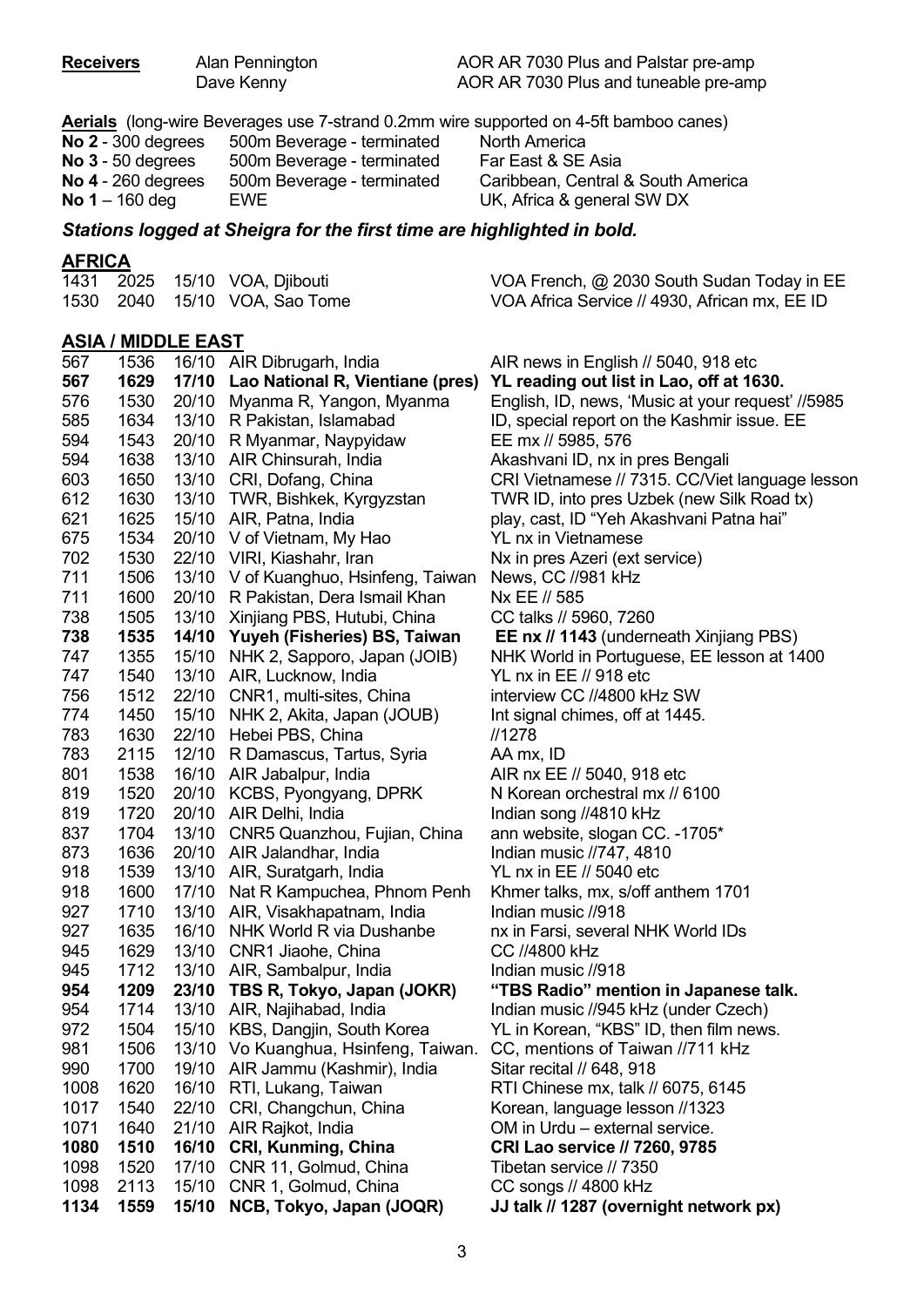| 1134         | 1600 |       | 15/10 KBS, Hwaseong, S Korea          | light mx, ID "KBS HLKC"                                |
|--------------|------|-------|---------------------------------------|--------------------------------------------------------|
| 1143         | 1520 |       | 14/10 Yuyeh (Fisheries) BS, Taiwan    | EE nx rpts to 1540 // 738, Indonesian to 1600          |
|              |      |       |                                       | //738 'bought to you by the fisheries agency'          |
| 1188         | 1800 |       | 17/10 R Payam, Tehran, Iran           | Nx in Farsi                                            |
| 1206         | 1550 | 15/10 | Yanbian RGD, Longjing, China          | Korean ID "Yanbian Pangson", anthem, off 1603*         |
| 1206         | 1530 | 17/10 | AIR, Bhawanipatna, India              | AIR news in EE                                         |
| 1224         | 1500 | 16/10 | Guangxi PBS, multi site, China        | "Guangxi Guangbo Dianshitai"                           |
| 1260         | 1700 | 23/10 | R Pakistan, Peshawar                  | R Pakistan news in Urdu // 585                         |
| 1278         | 1559 | 22/10 | RKB, Fukuoka, Japan (JOFR)            | YL with "RKB" ID then time pips at 1600 UTC.           |
| 1278         | 1635 | 22/10 | Hebei PBS, China                      | //783                                                  |
| 1278         | 1700 | 15/10 | IRIB Kermanshah, Iran                 | "Radyo Kermanshah" ID, light mx                        |
| 1287         | 1559 | 15/10 | HBC R Sapporo Japan (JOHR)            | JJ pop px, "HBC Radio", "HBC Radiko" sung jingle       |
| 1296         | 1715 |       | 15/10 VOA, Kabul, Afghanistan         | YL with ID: "VOA Dari".                                |
| 1323         | 1512 | 16/10 | CRI, Hutubi, Xinjiang, China          | <b>CRI EE // 7205</b>                                  |
|              |      |       |                                       |                                                        |
| 1323         | 1540 | 22/10 | CRI, Huadian, Jilin, China            | CRI Korean, language lesson //1017                     |
| 1350         | 2000 | 14/10 | <b>DWUN, Quezon City, Philippines</b> | "UNTVRadio La Verdad" ID                               |
| 1359         | 1605 | 22/10 | CNR 1, multisite, China               | CC song // 4800 kHz SW                                 |
| 1377         | 2134 | 12/10 | CNRI Henan, China                     | CC songs // 4800 kHz                                   |
| 1422         | 1535 | 17/10 | CRI, Kashgar/Kashi, China             | CRI Urdu service, talks // 9435                        |
| 1440         | 1450 |       | 15/10 STV R, Sapporo, Japan (JOWF)    | JJ talk 'STV' ID                                       |
| 1467         | 1620 | 17/10 | TWR via Bishkek, Kyrgyzstan           | TWR in Pashto/Dari, TWR Int Sig 1630                   |
| 1476         | 1700 | 20/10 | R Asia, Ras-al-Khaimar, UAE           | chimes, EE ad for auto spares "across the UAE".        |
| 1512         | 2105 | 15/10 | IRIB Ardabil, Iran                    | YL talk in Farsi, orch music // 711                    |
| 1512         | 1608 | 22/10 | Jinan PBS, Shandong, China            | "Gushi guangbo" IDs                                    |
| 1539         | 1710 | 14/10 | CNR1 Golmud, China                    | CC over music //4800 kHz                               |
| 1557         | 1500 | 13/10 | RTI Kouhu, Taiwan                     | 4x time pips, Taiwan mentioned. CC                     |
| 1566<br>1575 | 2110 | 15/10 | HLAZ, Jeju, S Korea                   | Talks in Korean (pres FEBC)<br>VOA Bengali - 'phone in |







### **NORTH AMERICA**

| 540 | 2259 | 14/10 | <b>CBT</b>  | <b>Grand Falls</b>      | NL        | "CBC Radio 1, 1400 in Gander"               |
|-----|------|-------|-------------|-------------------------|-----------|---------------------------------------------|
| 550 | 0900 | 24/10 | <b>WSAU</b> | Wassau                  | WI        | "WSAU Wassau, WSAU-FM.Stevens               |
|     |      |       |             |                         |           | PointWisconsin Rapids" Fox news             |
| 560 | 0638 | 17/10 | <b>WGAN</b> | Portland                | MЕ        | 'on air, online & on your mobile WGAN'      |
| 570 | 0830 | 15/10 | <b>KNR</b>  | Nuuk, Greenland         |           | chimes, ID in Greenlandic & Danish          |
| 570 | 2200 | 13/10 | <b>CFCB</b> | <b>Corner Brook</b>     | NL.       | rock mx // VOCM 590                         |
| 570 | 0800 | 17/10 | <b>WMCA</b> | <b>New York</b>         | NY        | "Let's talk about JesusWMCA"                |
| 580 | 0658 | 13/10 | <b>CFRA</b> | Ottawa                  | ON        | Coast2Coast, "Newstalk 580" ID,             |
| 590 | 0900 | 22/10 | <b>WEZE</b> | <b>Boston</b>           | МA        | WEZE ID, 'Just Thinking' Ravi Zacharias     |
| 590 | 0919 | 22/10 | <b>WROW</b> | Albany                  | NY        | 'The Magic 590 100.5 wake-up weather'       |
| 590 | 2100 | 12/10 | <b>VOCM</b> | St Johns                | NL.       | radio bingo, VOCM promo                     |
| 600 | 0700 | 21/10 | <b>WMT</b>  | <b>Cedar Rapids</b>     | ΙA        | nx, wx "on news radio 600 WMT"              |
|     |      |       |             |                         |           |                                             |
| 600 | 0729 | 21/10 | <b>WSNL</b> | <b>Flint</b>            | ΜI        | "Christian talk 600 WSNL", wx               |
| 610 | 0731 | 15/10 | <b>WIOD</b> | Miami                   | FL.       | "news radio 6-10 WIOD" Coast2Coast          |
| 620 | 2202 | 13/10 | <b>CKCM</b> | <b>Grand Falls</b>      | NL        | rock mx // VOCM 590                         |
| 630 | 0658 | 16/10 | <b>WBMQ</b> | <b>Savannah</b>         | GA        | '6-30 WBMQ Savannah' legal ID & jingle      |
| 640 | 0759 | 22/10 | <b>CFMJ</b> | <b>Richmond Hill</b>    | <b>ON</b> | "CFMJ Global News Radio 640 Toronto"        |
| 640 | 2202 | 13/10 | <b>CBN</b>  | St Johns                | NL.       | CBC R1 news // 1400                         |
| 650 | 0735 | 20/10 | <b>WSM</b>  | <b>Nashville</b>        | TN        | "country musicright here on WSM"            |
| 650 | 0830 | 15/10 | <b>KNR</b>  | Qegertarsuag, Greenland |           | chimes, ID // 570                           |
| 650 | 0737 | 15/10 | <b>CKGA</b> | Gander                  | NL        | VOCM nx & wx                                |
| 660 | 0638 | 16/10 | <b>WFAN</b> | New York                | NY.       | WFAN 20/20 sports jingle                    |
| 660 | 1126 | 23/10 | <b>KFAR</b> | Fairbanks               | AK        | "KFAR 97.5FM 660AM the heartbeat of Alaska" |

| "CBC Radio 1, 1400 in Gander"               |
|---------------------------------------------|
| "WSAU Wassau, WSAU-FM.Stevens               |
| PointWisconsin Rapids" Fox news             |
| 'on air, online & on your mobile WGAN'      |
| chimes, ID in Greenlandic & Danish          |
| rock mx // VOCM 590                         |
| "Let's talk about JesusWMCA"                |
| Coast2Coast, "Newstalk 580" ID,             |
| WEZE ID, 'Just Thinking' Ravi Zacharias     |
| 'The Magic 590 100.5 wake-up weather'       |
| radio bingo, VOCM promo                     |
| nx, wx "on news radio 600 WMT"              |
| "Christian talk 600 WSNL", wx               |
| "news radio 6-10 WIOD" Coast2Coast          |
| rock mx // VOCM 590                         |
| '6-30 WBMQ Savannah' legal ID & jingle      |
| "CFMJ Global News Radio 640 Toronto"        |
| CBC R1 news // 1400                         |
| "country musicright here on WSM"            |
| chimes, ID // 570                           |
| VOCM nx & wx                                |
| WFAN 20/20 sports jingle                    |
| "KFAR 97.5FM 660AM the heartbeat of Alaska" |
|                                             |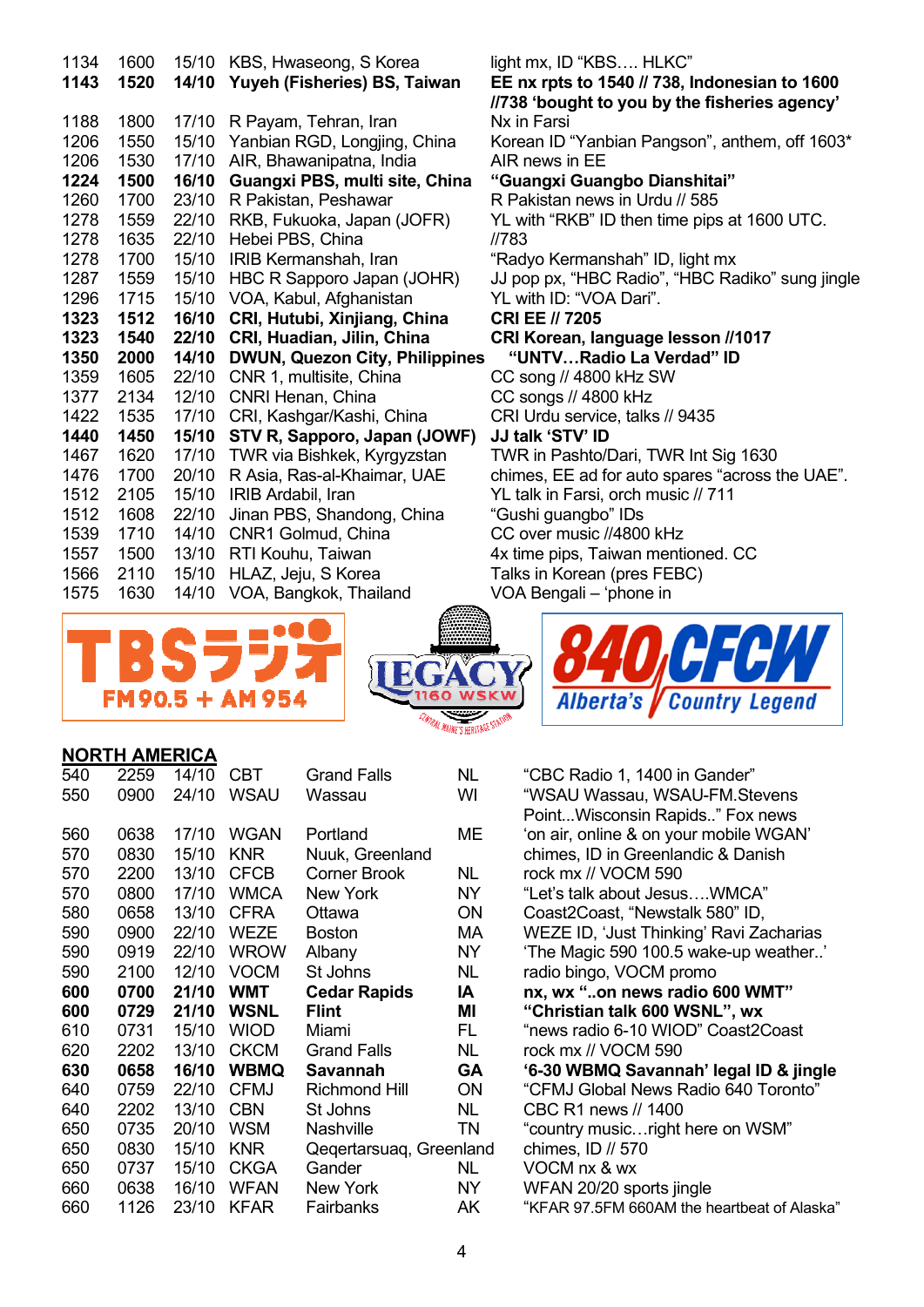| 950<br>950<br>960<br>970<br>980<br>990<br>990<br>1000<br>1000<br>1010<br>1010<br>1020<br>1030<br>1030<br>1040 | 1059<br>2210<br>2228<br>0653<br>0645<br>0835<br>0645<br>0859<br>0747<br>2244<br>0806<br>2250<br>0907<br>0804 | 23/10<br>13/10<br>13/10<br>15/10<br>15/10<br>16/10<br>15/10<br>14/10<br>16/10<br>13/10<br>14/10<br>13/10<br>15/10<br>18/10 | <b>KJR</b><br><b>WEAV</b><br><b>WZAN</b><br><b>CHRF</b><br><b>WTLN</b><br><b>CBY</b><br><b>KOMO</b><br><b>WMVP</b><br><b>WINS</b><br><b>CFRB</b><br><b>KDKA</b><br><b>WBZ</b><br><b>UNID</b><br><b>WHO</b> | Seattle<br>Plattsburgh<br>Portland<br>Montreal<br>Orlando<br><b>Corner Brook</b><br>Seattle<br>Chicago<br>New York<br>Toronto<br>Pittsburgh<br><b>Boston</b><br>Des Moines | <b>WA</b><br>NY<br>ME<br>QC<br>FL.<br><b>NL</b><br><b>WA</b><br>IL.<br>NY<br>ON<br>PA<br>MA<br>IN | ID, ad for Pacific Power Batteries.<br>"The Zone", 960thezone.com, sports<br><b>ESPN Radio, 'Football Frenzy'</b><br>"AM 9-80classique & melodique"<br>"AM 990 and FM 101.5 The Word"<br>"CBC Newfoundland Morning" px<br>"weather from the KOMO forecast team"<br>'ESPN one thousand on WMVP Chicago"<br>"Ten Ten Wins Sports"<br>traffic, "Newstalk Ten Ten", Tech Talk px<br>w "on 10-20 KDKA  Red Eye Radio"<br>ads, "WBZee traffic on the threes"<br>'Adventures in Odyssey' px. KCTA Corpus Christi TX?<br>"News Radio 10-40, W-H-O". |
|---------------------------------------------------------------------------------------------------------------|--------------------------------------------------------------------------------------------------------------|----------------------------------------------------------------------------------------------------------------------------|------------------------------------------------------------------------------------------------------------------------------------------------------------------------------------------------------------|----------------------------------------------------------------------------------------------------------------------------------------------------------------------------|---------------------------------------------------------------------------------------------------|---------------------------------------------------------------------------------------------------------------------------------------------------------------------------------------------------------------------------------------------------------------------------------------------------------------------------------------------------------------------------------------------------------------------------------------------------------------------------------------------------------------------------------------------|
|                                                                                                               |                                                                                                              |                                                                                                                            |                                                                                                                                                                                                            |                                                                                                                                                                            |                                                                                                   |                                                                                                                                                                                                                                                                                                                                                                                                                                                                                                                                             |
|                                                                                                               |                                                                                                              |                                                                                                                            |                                                                                                                                                                                                            |                                                                                                                                                                            |                                                                                                   |                                                                                                                                                                                                                                                                                                                                                                                                                                                                                                                                             |
|                                                                                                               |                                                                                                              |                                                                                                                            |                                                                                                                                                                                                            |                                                                                                                                                                            |                                                                                                   |                                                                                                                                                                                                                                                                                                                                                                                                                                                                                                                                             |
|                                                                                                               |                                                                                                              |                                                                                                                            |                                                                                                                                                                                                            |                                                                                                                                                                            |                                                                                                   |                                                                                                                                                                                                                                                                                                                                                                                                                                                                                                                                             |
|                                                                                                               |                                                                                                              |                                                                                                                            |                                                                                                                                                                                                            |                                                                                                                                                                            |                                                                                                   |                                                                                                                                                                                                                                                                                                                                                                                                                                                                                                                                             |
|                                                                                                               |                                                                                                              |                                                                                                                            |                                                                                                                                                                                                            |                                                                                                                                                                            |                                                                                                   |                                                                                                                                                                                                                                                                                                                                                                                                                                                                                                                                             |
|                                                                                                               |                                                                                                              |                                                                                                                            |                                                                                                                                                                                                            |                                                                                                                                                                            |                                                                                                   |                                                                                                                                                                                                                                                                                                                                                                                                                                                                                                                                             |
|                                                                                                               |                                                                                                              |                                                                                                                            |                                                                                                                                                                                                            |                                                                                                                                                                            |                                                                                                   |                                                                                                                                                                                                                                                                                                                                                                                                                                                                                                                                             |
|                                                                                                               |                                                                                                              |                                                                                                                            |                                                                                                                                                                                                            |                                                                                                                                                                            |                                                                                                   |                                                                                                                                                                                                                                                                                                                                                                                                                                                                                                                                             |
|                                                                                                               |                                                                                                              |                                                                                                                            |                                                                                                                                                                                                            |                                                                                                                                                                            |                                                                                                   |                                                                                                                                                                                                                                                                                                                                                                                                                                                                                                                                             |
|                                                                                                               |                                                                                                              |                                                                                                                            |                                                                                                                                                                                                            |                                                                                                                                                                            |                                                                                                   |                                                                                                                                                                                                                                                                                                                                                                                                                                                                                                                                             |
|                                                                                                               |                                                                                                              |                                                                                                                            |                                                                                                                                                                                                            |                                                                                                                                                                            |                                                                                                   |                                                                                                                                                                                                                                                                                                                                                                                                                                                                                                                                             |
|                                                                                                               |                                                                                                              |                                                                                                                            |                                                                                                                                                                                                            |                                                                                                                                                                            |                                                                                                   |                                                                                                                                                                                                                                                                                                                                                                                                                                                                                                                                             |
|                                                                                                               | 0920                                                                                                         | 24/10                                                                                                                      | <b>WWJ</b>                                                                                                                                                                                                 | Detroit                                                                                                                                                                    | MI                                                                                                | "24 hour traffic centre, WWJ 9.50"                                                                                                                                                                                                                                                                                                                                                                                                                                                                                                          |
| 950                                                                                                           | 2305                                                                                                         | 14/10                                                                                                                      | <b>CKNB</b>                                                                                                                                                                                                | Campbellton                                                                                                                                                                | <b>NB</b>                                                                                         | "your community station 95 CKNB"                                                                                                                                                                                                                                                                                                                                                                                                                                                                                                            |
| 940                                                                                                           | 2230                                                                                                         | 21/10                                                                                                                      | <b>WKGM</b>                                                                                                                                                                                                | <b>Smithfield</b>                                                                                                                                                          | VA                                                                                                | "your ministry station 940 WKGM"                                                                                                                                                                                                                                                                                                                                                                                                                                                                                                            |
| 930                                                                                                           | 2019                                                                                                         | 14/10                                                                                                                      | <b>CJYQ</b>                                                                                                                                                                                                | St Johns                                                                                                                                                                   | <b>NL</b>                                                                                         | C&W mx "on Kixx country"                                                                                                                                                                                                                                                                                                                                                                                                                                                                                                                    |
| 930                                                                                                           | 0744                                                                                                         | 16/10                                                                                                                      | <b>CFBC</b>                                                                                                                                                                                                | St John                                                                                                                                                                    | <b>NB</b>                                                                                         | Country mx, "Nine Three CFBC"                                                                                                                                                                                                                                                                                                                                                                                                                                                                                                               |
| 920                                                                                                           | 0938                                                                                                         | 21/10                                                                                                                      | <b>CKNX</b>                                                                                                                                                                                                | Wingham                                                                                                                                                                    | ON                                                                                                | "Buzz Reynolds morning show on CKNX"                                                                                                                                                                                                                                                                                                                                                                                                                                                                                                        |
| 920                                                                                                           | 0758                                                                                                         | 16/10                                                                                                                      | <b>WDMC</b>                                                                                                                                                                                                | Melbourne                                                                                                                                                                  | FL.                                                                                               | WDMC 920AM your Catholic radio station                                                                                                                                                                                                                                                                                                                                                                                                                                                                                                      |
| 900                                                                                                           | 0725                                                                                                         | 17/10                                                                                                                      | <b>CHML</b>                                                                                                                                                                                                | Hamilton                                                                                                                                                                   | ON                                                                                                | 'exclusively on 900 CHML' Mountain Tires.                                                                                                                                                                                                                                                                                                                                                                                                                                                                                                   |
| 890                                                                                                           | 2130                                                                                                         | 20/10                                                                                                                      | <b>WAMG</b>                                                                                                                                                                                                | Dedham                                                                                                                                                                     | МA                                                                                                | Spanish pop, "La Mega" //webstream                                                                                                                                                                                                                                                                                                                                                                                                                                                                                                          |
| 890                                                                                                           | 0706                                                                                                         | 17/10 WLS                                                                                                                  |                                                                                                                                                                                                            | Chicago                                                                                                                                                                    | IL                                                                                                | "Chicago's news and talk WLS AM 8-90"                                                                                                                                                                                                                                                                                                                                                                                                                                                                                                       |
| 880                                                                                                           | 0532                                                                                                         |                                                                                                                            | 16/10 WCBS                                                                                                                                                                                                 | New York                                                                                                                                                                   | <b>NY</b>                                                                                         | "CBS News Radio 8-80"                                                                                                                                                                                                                                                                                                                                                                                                                                                                                                                       |
| 870                                                                                                           | 0745                                                                                                         | 18/10                                                                                                                      | <b>WWL</b>                                                                                                                                                                                                 | <b>New Orleans</b>                                                                                                                                                         | LA                                                                                                | "The Big 8-70 1053 WWL-FM & wwl.com"                                                                                                                                                                                                                                                                                                                                                                                                                                                                                                        |
|                                                                                                               |                                                                                                              |                                                                                                                            |                                                                                                                                                                                                            |                                                                                                                                                                            |                                                                                                   |                                                                                                                                                                                                                                                                                                                                                                                                                                                                                                                                             |
| 860                                                                                                           | 0806                                                                                                         | 17/10                                                                                                                      | <b>CJBC</b>                                                                                                                                                                                                | Toronto                                                                                                                                                                    | ON                                                                                                | FF talk ID "Ici Radio Canada" // 1550                                                                                                                                                                                                                                                                                                                                                                                                                                                                                                       |
| 850                                                                                                           | 0759                                                                                                         | 15/10                                                                                                                      | WEEI                                                                                                                                                                                                       | <b>Boston</b>                                                                                                                                                              | МA                                                                                                | "on AM 850 WEEI BostonESPN"                                                                                                                                                                                                                                                                                                                                                                                                                                                                                                                 |
| 840                                                                                                           | 1119                                                                                                         | 23/10                                                                                                                      | <b>CFCW</b>                                                                                                                                                                                                | <b>Camrose</b>                                                                                                                                                             | AВ                                                                                                | "on 8-40 CFCW", country mx                                                                                                                                                                                                                                                                                                                                                                                                                                                                                                                  |
| 840                                                                                                           | 0831                                                                                                         | 15/10                                                                                                                      | <b>WHAS</b>                                                                                                                                                                                                | Louisville                                                                                                                                                                 | KY                                                                                                | "News radio 840 WHAS"                                                                                                                                                                                                                                                                                                                                                                                                                                                                                                                       |
| 830                                                                                                           | 0715                                                                                                         | 16/10                                                                                                                      | <b>WCRN</b>                                                                                                                                                                                                | Worcester                                                                                                                                                                  | МA                                                                                                | "here on full service(?) radio 830 WCRN"                                                                                                                                                                                                                                                                                                                                                                                                                                                                                                    |
| 820                                                                                                           | 0750                                                                                                         | 15/10                                                                                                                      | <b>CHAM</b>                                                                                                                                                                                                | Hamilton                                                                                                                                                                   | ON                                                                                                | "favourite radio station Funny 820"                                                                                                                                                                                                                                                                                                                                                                                                                                                                                                         |
| 820                                                                                                           | 2159                                                                                                         | 13/10                                                                                                                      | <b>WNYC</b>                                                                                                                                                                                                | New York                                                                                                                                                                   | <b>NY</b>                                                                                         | ID inc 93.9 FM & wync.org then news                                                                                                                                                                                                                                                                                                                                                                                                                                                                                                         |
| 800                                                                                                           | 2140                                                                                                         | 15/10                                                                                                                      | <b>VOWR</b>                                                                                                                                                                                                | St Johns                                                                                                                                                                   | <b>NL</b>                                                                                         | "It's the drive home on VOWR radio"                                                                                                                                                                                                                                                                                                                                                                                                                                                                                                         |
| 800                                                                                                           | 0928                                                                                                         | 21/10                                                                                                                      | <b>CKLW</b>                                                                                                                                                                                                | Windsor                                                                                                                                                                    | ON                                                                                                | 'access AM 800 CKLW on iHeart Radio'                                                                                                                                                                                                                                                                                                                                                                                                                                                                                                        |
| 790                                                                                                           | 2259                                                                                                         | 20/10                                                                                                                      | <b>WPRV</b>                                                                                                                                                                                                | Providence                                                                                                                                                                 | RI                                                                                                | "WPRV Providence, a Cumulus station"                                                                                                                                                                                                                                                                                                                                                                                                                                                                                                        |
| 790                                                                                                           | 0818                                                                                                         | 15/10                                                                                                                      | <b>WAXY</b>                                                                                                                                                                                                | South Miami                                                                                                                                                                | FL                                                                                                | "AM 790 and 104.3 FM The Ticket"                                                                                                                                                                                                                                                                                                                                                                                                                                                                                                            |
| 790                                                                                                           | 0730                                                                                                         | 17/10                                                                                                                      | <b>WTNY</b>                                                                                                                                                                                                | Watertown                                                                                                                                                                  | <b>NY</b>                                                                                         | 'tune in Fridays at 6pm on 790 WTNY'                                                                                                                                                                                                                                                                                                                                                                                                                                                                                                        |
| 780                                                                                                           | 0708                                                                                                         | 16/10                                                                                                                      | <b>WBBM</b>                                                                                                                                                                                                | Chicago                                                                                                                                                                    | IL.                                                                                               | traffic, "News Radio 7-80" then weather                                                                                                                                                                                                                                                                                                                                                                                                                                                                                                     |
| 770                                                                                                           | 0655                                                                                                         | 16/10                                                                                                                      | <b>WABC</b>                                                                                                                                                                                                | New York                                                                                                                                                                   | NY                                                                                                | "77 – WABC", your discount code: WABC                                                                                                                                                                                                                                                                                                                                                                                                                                                                                                       |
| 760                                                                                                           | 0547                                                                                                         | 16/10                                                                                                                      | <b>WJR</b>                                                                                                                                                                                                 | Detroit                                                                                                                                                                    | MI                                                                                                | '760 WJR. where Detroit comes to talk'                                                                                                                                                                                                                                                                                                                                                                                                                                                                                                      |
| 760                                                                                                           | 2213                                                                                                         | 13/10                                                                                                                      | <b>WCHP</b>                                                                                                                                                                                                | Champlain                                                                                                                                                                  | <b>NY</b>                                                                                         | rel px, full s/off ann 2214 (daytimer)                                                                                                                                                                                                                                                                                                                                                                                                                                                                                                      |
| 750                                                                                                           | 2203                                                                                                         | 13/10                                                                                                                      | <b>CBGY</b>                                                                                                                                                                                                | Bonavista Bay                                                                                                                                                              | <b>NL</b>                                                                                         | CBC R1, nx // 1400                                                                                                                                                                                                                                                                                                                                                                                                                                                                                                                          |
| 750                                                                                                           | 0923                                                                                                         | 21/10                                                                                                                      | <b>WSB</b>                                                                                                                                                                                                 | Atlanta                                                                                                                                                                    | GA                                                                                                | "95.5 WSB, Atlanta's News & Talk"                                                                                                                                                                                                                                                                                                                                                                                                                                                                                                           |
| 740                                                                                                           | 0755                                                                                                         | 17/10                                                                                                                      | <b>CHCM</b>                                                                                                                                                                                                | Marystown                                                                                                                                                                  | NL                                                                                                | Elton John rcd, VOCM ID.                                                                                                                                                                                                                                                                                                                                                                                                                                                                                                                    |
| 740                                                                                                           | 0541                                                                                                         | 16/10                                                                                                                      | <b>CFZM</b>                                                                                                                                                                                                | Toronto                                                                                                                                                                    | ON                                                                                                | "'original greatest hits, Zoomer Radio"                                                                                                                                                                                                                                                                                                                                                                                                                                                                                                     |
| 730                                                                                                           | 0811                                                                                                         | 13/10                                                                                                                      | <b>CKAC</b>                                                                                                                                                                                                | Montreal                                                                                                                                                                   | QC                                                                                                | "Radio Circulation", French                                                                                                                                                                                                                                                                                                                                                                                                                                                                                                                 |
| 720                                                                                                           | 0832                                                                                                         | 24/10                                                                                                                      | <b>KNR</b>                                                                                                                                                                                                 |                                                                                                                                                                            |                                                                                                   | Simiutaq, GreenlandMan in Greenlandic, over WGN                                                                                                                                                                                                                                                                                                                                                                                                                                                                                             |
| 720                                                                                                           | 0633                                                                                                         | 16/10                                                                                                                      | <b>WGN</b>                                                                                                                                                                                                 | Chicago                                                                                                                                                                    | IL                                                                                                | sports on 720 WGN & WGNradio.com                                                                                                                                                                                                                                                                                                                                                                                                                                                                                                            |
| 710                                                                                                           | 0730                                                                                                         | 18/10                                                                                                                      | <b>CKVO</b>                                                                                                                                                                                                | Clarenville                                                                                                                                                                | <b>NL</b>                                                                                         | "Your VOCM weather for St Johns"                                                                                                                                                                                                                                                                                                                                                                                                                                                                                                            |
| 710                                                                                                           | 0603                                                                                                         | 16/10                                                                                                                      | <b>WOR</b>                                                                                                                                                                                                 | New York                                                                                                                                                                   | <b>NY</b>                                                                                         | "WOR newstime is two-oh-three"                                                                                                                                                                                                                                                                                                                                                                                                                                                                                                              |
| 700                                                                                                           | 0602                                                                                                         | 16/10                                                                                                                      | <b>WLW</b>                                                                                                                                                                                                 | Cincinnati                                                                                                                                                                 | OH                                                                                                | "News Radio 700 WLW", weather                                                                                                                                                                                                                                                                                                                                                                                                                                                                                                               |
| 690                                                                                                           | 0649                                                                                                         | 17/10                                                                                                                      | <b>CFGM</b>                                                                                                                                                                                                | <b>Montreal</b>                                                                                                                                                            | QC                                                                                                | 'zoom in a quiz on TSN 690' sports talk                                                                                                                                                                                                                                                                                                                                                                                                                                                                                                     |
| 680                                                                                                           | 1559                                                                                                         | 23/10                                                                                                                      | <b>KBRW</b>                                                                                                                                                                                                | <b>Barrow</b>                                                                                                                                                              | AK                                                                                                | "its 8 o'clock the news from KBRW"                                                                                                                                                                                                                                                                                                                                                                                                                                                                                                          |
| 680                                                                                                           | 0728                                                                                                         | 23/10                                                                                                                      | <b>CJOB</b>                                                                                                                                                                                                | Winnipeg                                                                                                                                                                   | MВ                                                                                                | "that's the weather forecast on 680 CJOB"                                                                                                                                                                                                                                                                                                                                                                                                                                                                                                   |
| 680                                                                                                           | 0642                                                                                                         | 16/10                                                                                                                      | <b>CFTR</b>                                                                                                                                                                                                | Toronto                                                                                                                                                                    | ON                                                                                                | traffic, "680 News" then Toronto weather                                                                                                                                                                                                                                                                                                                                                                                                                                                                                                    |
| 680                                                                                                           | 0610                                                                                                         | 16/10                                                                                                                      | <b>WRKO</b>                                                                                                                                                                                                | <b>Boston</b>                                                                                                                                                              | МA                                                                                                | ads, "The Voice of Boston"                                                                                                                                                                                                                                                                                                                                                                                                                                                                                                                  |
|                                                                                                               | 0925                                                                                                         | 23/10                                                                                                                      | <b>WSCR</b>                                                                                                                                                                                                | Chicago                                                                                                                                                                    | IL.                                                                                               | "Chicago's sports radio - 670 The Score"                                                                                                                                                                                                                                                                                                                                                                                                                                                                                                    |
| 670<br>670                                                                                                    | 0702                                                                                                         | 16/10                                                                                                                      | <b>WWFE</b>                                                                                                                                                                                                | Miami                                                                                                                                                                      | FL                                                                                                | "WWFE 6-70 AM, Miami" then SS ID                                                                                                                                                                                                                                                                                                                                                                                                                                                                                                            |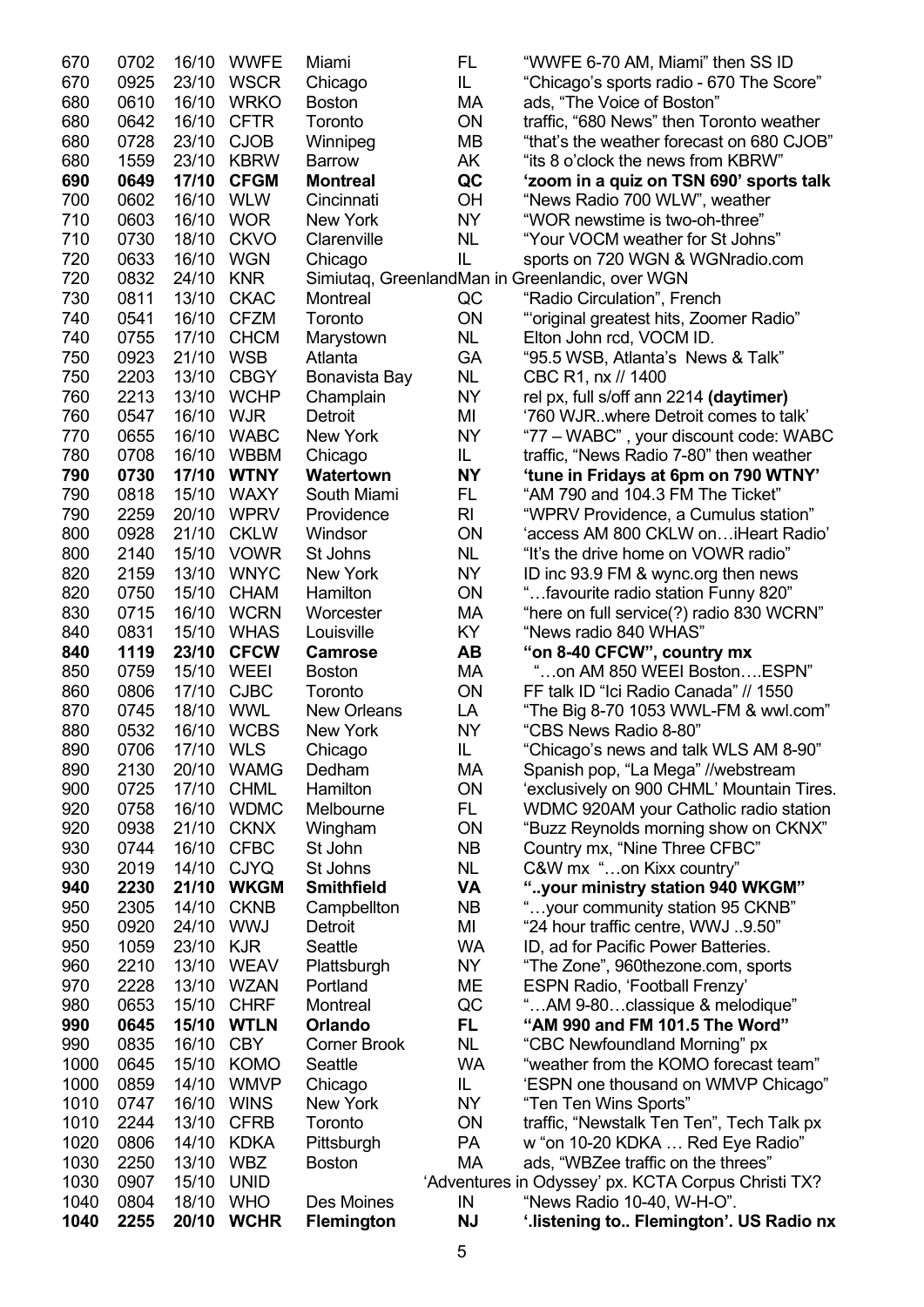| 1040 | 2302 |       | 15/10 WURN  | Miami               | FL.       | Spanish, EE ID "This is WURNFlorida,          |
|------|------|-------|-------------|---------------------|-----------|-----------------------------------------------|
|      |      |       |             |                     |           | covering the Florida Keys to the"             |
| 1050 | 0700 | 15/10 | <b>CHUM</b> | Toronto             | ON        | "C-H-U-M AM Toronto is TSN 10-50"             |
| 1050 | 0659 | 21/10 | <b>WEPN</b> | New York            | NY        | 'NY Islanders hockey, WEPN New York'          |
| 1060 | 2150 | 15/10 | WQOM        | <b>Natick</b>       |           | '1060 AM WQOM Natick, New England"            |
| 1070 | 0839 | 15/10 | <b>CHOK</b> | Sarnia              | МA<br>ON  | "CHOK 1039 FM & 10-70 AM serving              |
|      |      |       |             |                     |           | Sarnia Lambton & eastern Michigan"            |
| 1080 | 2258 | 13/10 | <b>WTIC</b> | Hartford            | <b>CT</b> | 'WTIC Newstalk 10-90 AM', tc 7 o'clock        |
| 1090 | 2301 | 13/10 | <b>WBAL</b> | <b>Baltimore</b>    | MD        | 'News Radio 10-90 AM"                         |
| 1100 | 2257 | 13/10 | <b>WTAM</b> | Cleveland           | OH        | "on WTAM Eleven Hundred"                      |
|      |      |       |             |                     |           |                                               |
| 1110 | 2255 | 14/10 | <b>WBT</b>  | Charlotte           | <b>NC</b> | "Carolina Panthers Radio Network"             |
| 1120 | 0759 | 14/10 | <b>KMOX</b> | St Louis            | <b>MO</b> | Red Eye Radio "voice of the Cardinals"        |
| 1120 | 2333 | 20/10 | <b>WBNW</b> | Concord             | МA        | clear ID "WBNW" then lost in mush             |
| 1130 | 2147 | 15/10 | <b>WBBR</b> | New York            | <b>NY</b> | Bloomberg Radio & TV. Financial px.           |
| 1130 | 1110 | 23/10 | <b>CKWX</b> | Vancouver           | BC        | "Vancouver's news 11-30"                      |
| 1130 | 2256 | 23/10 | <b>WDFN</b> | Detroit             | MI        | "Detroit's sports headlineson WDFN"           |
| 1140 | 2303 | 14/10 | <b>CBI</b>  | Sydney              | <b>NS</b> | CBC News, 2304: Cape Breton weather           |
| 1140 | 1000 | 23/10 | <b>CHRB</b> | <b>High River</b>   | AB        | "S Alberta's community radio station AM 1140" |
| 1140 | 2257 | 23/10 | <b>WQBA</b> | Miami               | FL.       | SS talks "TUDN Radio" ID (pres WQBA)          |
| 1150 | 0704 | 19/10 | <b>WHBY</b> | Kimberley           | WI        | "weekday afternoons at 1 on WHBY.             |
| 1150 | 0820 | 16/10 | <b>CKOC</b> | Hamilton            | <b>ON</b> | ads "on TSN 1150 Hamilton"                    |
| 1160 | 0700 | 19/10 | <b>WYLL</b> | Chicago             | IL        | "AM 1160, Hope for Your Life" then ID.        |
| 1160 | 0716 | 15/10 | <b>WSKW</b> | Skowhegan           | ME        | "Legacy 11-60, WSKW" now oldies format        |
| 1160 | 0805 | 23/10 | KSL         | Salt Lake City      | UT        | wx "from the KSL weather centre"              |
| 1170 | 0631 | 15/10 | <b>WWVA</b> | Wheeling            | WV        | "News Radio 11-70, WWVA"                      |
| 1180 | 2240 | 14/10 | <b>WHAM</b> | Rochester           | <b>NY</b> | ads "News radio Wham 11-80"                   |
| 1190 | 0620 | 15/10 | <b>WLIB</b> | New York            | NY        |                                               |
| 1190 | 0930 | 16/10 | <b>WOWO</b> |                     | IN        | promo "right here on WLIB"                    |
|      |      |       |             | Fort Wayne          |           | "This is Fort Wayne's breaking news and       |
|      |      |       |             |                     |           | weather authority107.5 & wowo.com"            |
| 1200 | 0804 | 20/10 | <b>WOAI</b> | San Antonio         | <b>TX</b> | "News Radio 1200, WOAI", weather.             |
| 1200 | 2321 | 14/10 | <b>WXKS</b> | Newton              | МA        | Boston's top Twelve Hundred                   |
| 1210 | 0700 | 18/10 | <b>VOAR</b> | Mt Pearl            | <b>NL</b> | "the VOAR Christian family radio network"     |
| 1210 | 0706 | 18/10 | <b>WPHT</b> | Philadelphia        | PA        | "? Radio 12-10 WPHT", Coast2Coast px.         |
| 1220 | 0728 | 18/10 | <b>WHKW</b> | Cleveland           | OH        | "here on AM 1220 and 1440 The Word"           |
| 1230 | 0850 |       | 17/10 WCMC  | Wildwood            | <b>NJ</b> | oldies, ID "new 93.1 classic oldies WMID"     |
| 1240 | 0700 |       | 20/10 WGBB  | Freeport            | <b>NY</b> | 'WGBB AM1240Freeport Chinese radio'           |
| 1250 | 0634 | 13/10 | <b>CJYE</b> | Oakville            | ON        | "CJYE Joy Radio & CJMR 13-20"                 |
| 1250 | 0922 | 20/10 | <b>WPGP</b> | Pittsburgh          | PA        | 'Mike GallagherAM 1250 The Answer"            |
| 1250 | 0930 | 20/10 | <b>WTMA</b> | Charleston          | <b>SC</b> | "AM 1250 & WTMA.com" Hurricane guide          |
| 1250 | 2305 | 23/10 | <b>WGAM</b> | Manchester          | <b>NH</b> | "WGAMrock 'n rollnow on 103.5 FM'             |
| 1260 | 2227 | 24/10 | <b>WBIX</b> | <b>Boston</b>       | МA        | Portuguese, "Nossa Radio" ID                  |
| 1270 | 0849 | 18/10 | <b>WXYT</b> | Detroit             | MI        | 'CBS Sports Radio 12-70' 0856: legal ID       |
| 1270 | 2130 | 12/10 | <b>CJCB</b> | Sydney              | <b>NS</b> | "Cape Breton's ?? on CJCB"                    |
| 1270 | 2245 | 22/10 | <b>WTSN</b> | Dover               | <b>NH</b> | promo for Steve ?? "1-3pm on WTSN"            |
| 1280 | 0727 | 19/10 | <b>WNAM</b> | Neenah-Menasha      | WI        | "America's best music, 12-80 WNAM"            |
| 1280 | 0900 | 17/10 | <b>WADO</b> | <b>New York</b>     | <b>NY</b> | SS ads, EE ID "WADO AM New York"              |
| 1280 | 1003 | 21/10 | <b>WWTC</b> | <b>Minneapolis</b>  | MN        | "AM 1280 patriot.com" wx                      |
| 1290 | 2238 | 14/10 | <b>CJBK</b> | London              | ON        | "show on Newstalk 12-90, CJBK"                |
| 1290 | 0956 | 20/10 | <b>WNBF</b> |                     | <b>NY</b> |                                               |
|      |      |       |             | <b>Binghampton</b>  |           | Red Eye R. 'News radio 1290 WNBF'             |
| 1290 | 1000 | 21/10 | <b>WKBK</b> | Keene               | <b>NH</b> | "941, 1290 WKBK Keene" CBS news               |
| 1290 | 0830 | 21/10 | <b>WHIO</b> | Dayton              | OH        | "1290, 957 WHIO - Dayton's news & talk"       |
| 1300 | 0810 | 16/10 | <b>WJMO</b> | Cleveland           | OH        | for more inspirationPraiseCleveland.com       |
| 1300 | 0810 | 21/10 | KGLO        | <b>Mason City</b>   | IA        | "Thirteen hundred KGLO", Coast To Coast       |
| 1300 | 0845 | 21/10 | <b>WXRL</b> | Lancaster           | PA        | "WXRL The best in country"                    |
| 1300 | 0915 | 14/10 | <b>WOOD</b> | <b>Grand Rapids</b> | MI        | 5-day forecast, "Wood Radio"                  |
| 1310 | 2210 | 14/10 | <b>CIWW</b> | Ottawa              | ON        | "Ottawa's home for informed talk"             |
| 1310 | 2250 | 17/10 | <b>WLOB</b> | Portland            | ME        | "Portland's new FM 100.5 and AM 1350"         |
| 1320 | 0627 | 14/10 | <b>CJMR</b> | Mississauga         | ON        | 'Overnite on CJYE Joy Radio & CJMR 1320'      |
| 1320 | 0900 | 21/10 | <b>WILS</b> | Lansing             | MI        | "talk radio for the capital city1320 WILS"    |
| 1320 | 0955 | 21/10 | <b>KOZY</b> | <b>Grand Rapids</b> | ΜN        | "the good times, 1320 KOZY", oldies           |
|      |      |       |             |                     |           |                                               |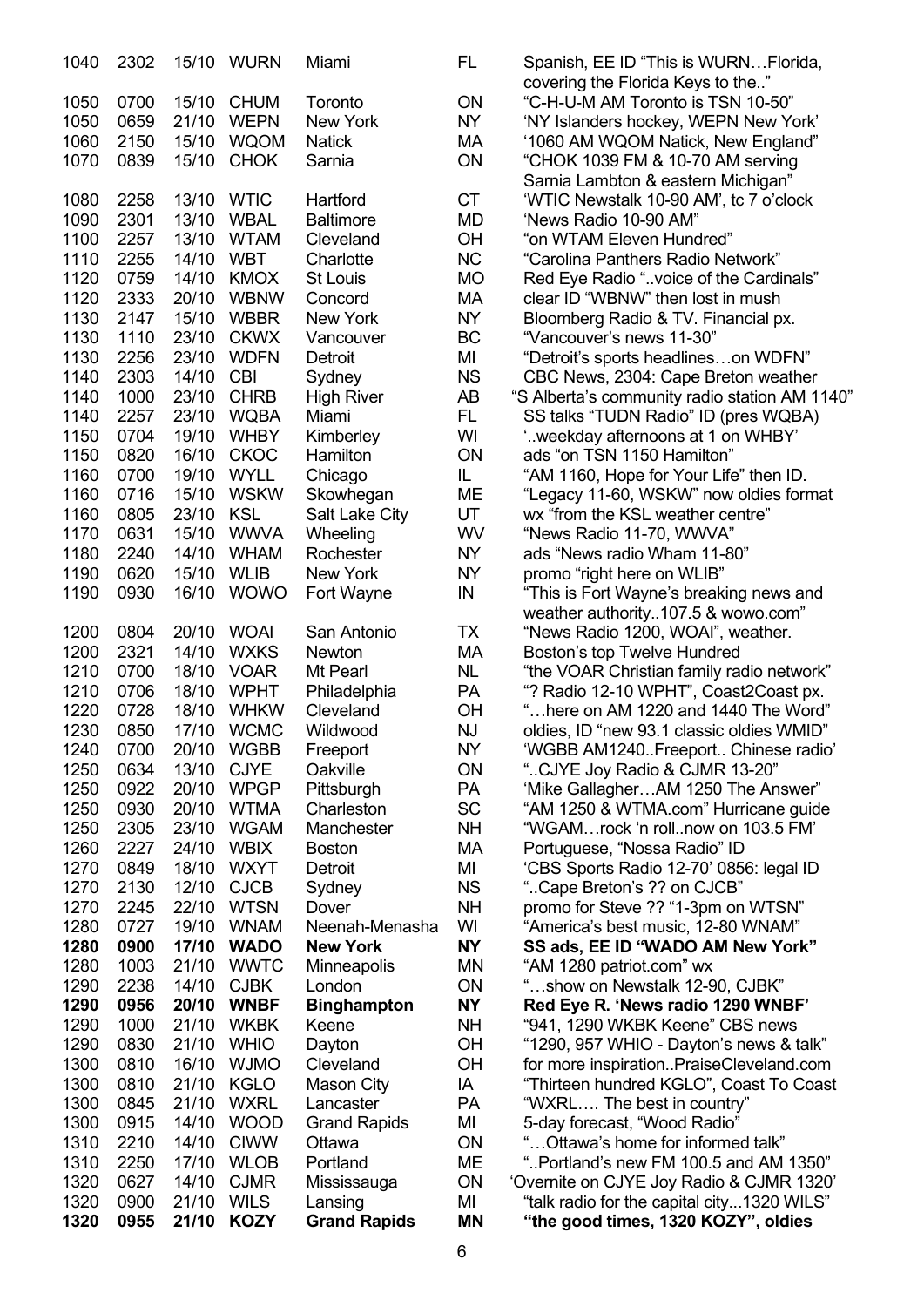|              | 0645         | 13/10          | <b>WRCA</b>                | Watertown                     | МA                     |
|--------------|--------------|----------------|----------------------------|-------------------------------|------------------------|
| 1340         | 0812         | 18/10          | <b>WMID</b>                | <b>Atlantic City</b>          | NJ                     |
| 1350         | 2157         | 15/10          | <b>WOYK</b>                | York                          | PA                     |
| 1350         | 2153         | 15/10          | <b>WHWH</b>                | Princeton-Trenton             | NJ                     |
| 1360         | 2255         | 15/10          | <b>WDRC</b>                | Hartford                      | <b>CT</b>              |
| 1370         | 0702         | 13/10          | <b>WTAB</b>                | <b>Tabor City</b>             | <b>NC</b>              |
| 1370         | 0708         | 13/10          | <b>WDEA</b>                | Ellsworth                     | <b>ME</b>              |
| 1380         | 0728         | 13/10          | <b>CKPC</b>                | <b>Brantford</b>              | ON                     |
| 1380         | 0734         | 13/10          | <b>WPHM</b><br><b>KRKO</b> | Port Huron                    | MI                     |
| 1380<br>1390 | 0958<br>0849 | 23/10<br>14/10 | <b>WFBL</b>                | Everett                       | <b>WA</b><br><b>NY</b> |
| 1390         | 0800         | 21/10          | <b>WLCM</b>                | Syracuse<br>Holt              | MI                     |
| 1390         | 0750         | 21/10          | <b>WGRB</b>                | Chicago                       | IL.                    |
| 1390         | 0924         | 23/10          | <b>WRIG</b>                | Schofield                     | WI                     |
| 1400         | 0825         | 20/10          | <b>WOND</b>                | Pleasantville                 | NJ                     |
| 1400         | 2059         | 12/10          | <b>CGB</b>                 | Gander                        | NL                     |
| 1410         | 0847         | 14/10          | <b>WTOP</b>                | Hartford                      | <b>CT</b>              |
| 1410         | 1101         | 23/10          | <b>CFTE</b>                | Vancouver                     | BC                     |
| 1420         | 0838         | 14/10          | <b>WHK</b>                 | Cleveland                     | OH                     |
| 1420         | 2127         | 14/10          | <b>CKDY</b>                | Digby                         | <b>NS</b>              |
| 1430         | 0859         | 16/10          | <b>WENE</b>                | Endicott                      | <b>NY</b>              |
| 1430         | 0900         | 23/10          | <b>CHKT</b>                | Toronto                       | ON                     |
| 1440         | 0755         | 24/10          | <b>WRED</b>                | Westbrook                     | ME                     |
| 1440         | 0856         | 14/10          | <b>WHKZ</b>                | Warren                        | OH                     |
| 1440         | 1000         | 24/10          | <b>WMAX</b>                | <b>Bay City</b>               | MI                     |
| 1450         | 0747         | 14/10          | <b>WPGG</b>                | <b>Atlantic City</b>          | NJ                     |
| 1460         | 0755         | 19/10          | <b>CJOY</b>                | Guelph                        | ON                     |
| 1460         | 0845         | 16/10          | <b>WHIC</b>                | Rochester                     | <b>NY</b>              |
| 1460         | 2300         | 17/10          | <b>WOPG</b>                | Albany                        | <b>NY</b>              |
| 1470         | 2200         | 14/10          | <b>WLAM</b>                | Lewiston                      | ME                     |
|              |              |                |                            |                               |                        |
| 1470         | 1031         | 21/10          | <b>WQXL</b>                | Columbia                      | <b>SC</b>              |
| 1470         | 0934         | 23/10          | <b>KYYW</b>                | <b>Abilene</b>                | <b>TX</b>              |
| 1480         | 0726         | 24/10          | <b>WDJO</b>                | <b>Cincinnati</b>             | OH                     |
| 1480         | 0851         | 15/10          | WGVU                       | Kentwood                      | MI                     |
| 1480         | 0940         | 23/10          | WLMV                       | Madison                       | WI                     |
| 1480         | 2230         | 14/10          | WSAR                       | <b>Fall River</b>             | МA                     |
| 1490         | 0759         | 13/10          | <b>WBSS</b>                | Pleasantville                 | NY                     |
| 1490         | 2139         | 14/10          | <b>WBAE</b>                | Portland                      | MЕ                     |
| 1500         | 0815         | 15/10          | <b>WFED</b>                | Washington                    | DC                     |
| 1500         | 2200         | 17/10          | <b>WFIF</b>                | Milford                       | <b>CT</b>              |
| 1510         | 0810         | 19/10          | <b>KCKK</b>                | Littleton                     | CO                     |
| 1510         | 0733         | 14/10          | <b>WLAC</b>                | <b>Nashville</b>              | <b>TN</b>              |
| 1510         | 2223         | 17/10          | <b>WFAI</b>                | <b>Salem</b>                  | <b>NJ</b>              |
| 1520         | 0620         | 13/10          | <b>WWKB</b>                | <b>Buffalo</b>                | <b>NY</b>              |
| 1530         | 0835         | 16/10          | <b>WCKY</b>                | Cincinnati                    | OH                     |
| 1540         | 0927         | 13/10          | <b>KXEL</b>                | Waterloo                      | IA                     |
| 1540         | 2057         | 20/10          | <b>WXEX</b>                | Exeter                        | <b>NH</b>              |
| 1550         | 0808         | 17/10          | <b>CBEF</b>                | Windsor                       | ON                     |
| 1560         | 0758         | 17/10          | <b>WFME</b>                | <b>New York</b>               | <b>NY</b>              |
| 1570         | 0757         | 17/10          | <b>CJLV</b>                | Laval                         | QC                     |
|              |              |                |                            |                               |                        |
| 1570         | 2140         | 19/10          | <b>WHGB</b>                | Methuen                       | МA                     |
| 1580         | 0630         | 17/10          | <b>CKDO</b>                | Oshawa                        | ON                     |
| 1590<br>1590 | 0805<br>0934 | 24/10<br>21/10 | <b>KVGB</b><br><b>WCGO</b> | <b>Great Bend</b><br>Evanston | <b>KS</b><br>IL        |
| 1590         | 2230         | 16/10          | <b>WARV</b>                | Warwick                       | RI                     |
| 1600         | 0801         | 19/10          | <b>KLEB</b>                | <b>Golden Meadow</b>          | LA                     |
| 1600         | 0859         | 15/10          | <b>WAAM</b>                | Ann Arbor                     | MI                     |
| 1600         | 2255         | 20/10          | <b>WUNR</b>                | <b>Brookline</b>              | МA                     |

"This is Bloomberg 106-1" Global news WMID.. all your back in the day favorites "sports radio 98.9 FM & 1350 AM WOYK" SS relig "escucha 13-50 AM La Familia" Fox nx "WDRC...the talk of Connecticut" "We're AM 13-70 WTAB Tabor City..." 'Boston Redsocks radio, AM1370 WDEA' "CKPC 14-80" country music. 'local source for news, talk & sports 1380 WPHM' "..songs that are great to sing, KRKO Everett" 103.7 103.9, Dinosaur Radio on Facebook "right here on Victory 1390 AM, WLCM". "your inspiration station...inspiration 1390" "Fox spors radio AM 1390 and FM 93.9" "traffic in South Jersey..1400 WOND" CBC Gander promo, CBC R1 news Newsradio 1410 WTOP, now on 100.9FM "BNN Bloomberg Radio on 1410 & 103.5" with Bloomberg overnight country music "on 14-20 CKD" "Fox sports radio 1430 Binghamton" "This is AM 1430 CHKT Toronto" Chinese sports, "The Big Jab" slogan 'WHKW W245CY/Cleveland WHKZ Warren' "1440 WMAX Bay City", rel talk 1450 0747 14/10 WPGG Atlantic City NJ '95.5 FM & 14-50AM WPGG Atlantic City' rock mx & IDs "14-60 CJOY" Catholic prgs "station of the cross" Bishop: "WOPG 14-60, WOPG-FM 89.9" "the memories station 1470 WLAM", Elvis **promo: "right here on The Point" 1470 0934 23/10 KYYW Abilene TX "Abilene's news, talk & weather station" 1480 0726 24/10 WDJO Cincinnati OH "995 & 1079, WDJO", oldies**  "Real Oldies 1480 & 850" '1480 AM y 94.5 FM.. La Movida' Spanish promo/ID "we are WSAR Fall River" 1... here on AM 1490 sports betting radio" 'The Bay your home for easy favorites' nx reports, "Federal news radio" "Live hour with Life Changing Radio" promo/ID "15-10 AM The Rock", mx "Fox radio 98.3 and 1510 WLAC" "right here on Faith 15-10" "Buffalo's home for……ESPN 1520" "Sports Radio 92 ESPN Radio", local ads 'the voice of eastern Iowa, 15-40 KXEL' iingle then "921 & 971 Seacoast Oldies" Radio Canada FF talk // 860 "Family Radio, WFME New York" FF talk, ID "cjlv.com... CJLV Laval" Hrd 2320 on 22/10 with Spanish rel px K-Love promos, fundraising (pres WHGB) Tommy James rcd 'Durham's Classic Hits' **1590 0805 24/10 KVGB Great Bend KS promo "..holidays, KVGB", weather**  "WCGO radio 1590 AM and 959 FM" "Life changing radio: WARV" **1D "The Rajun' Cajun 16-00 AM KLEB"** "...honest, unbiased - Waam Radio" "WUNR Brookline" EE ID. SS px. **1610 2205 23/10 CHRN Montreal QC sung jingle, 'Radio Humsafar' mention**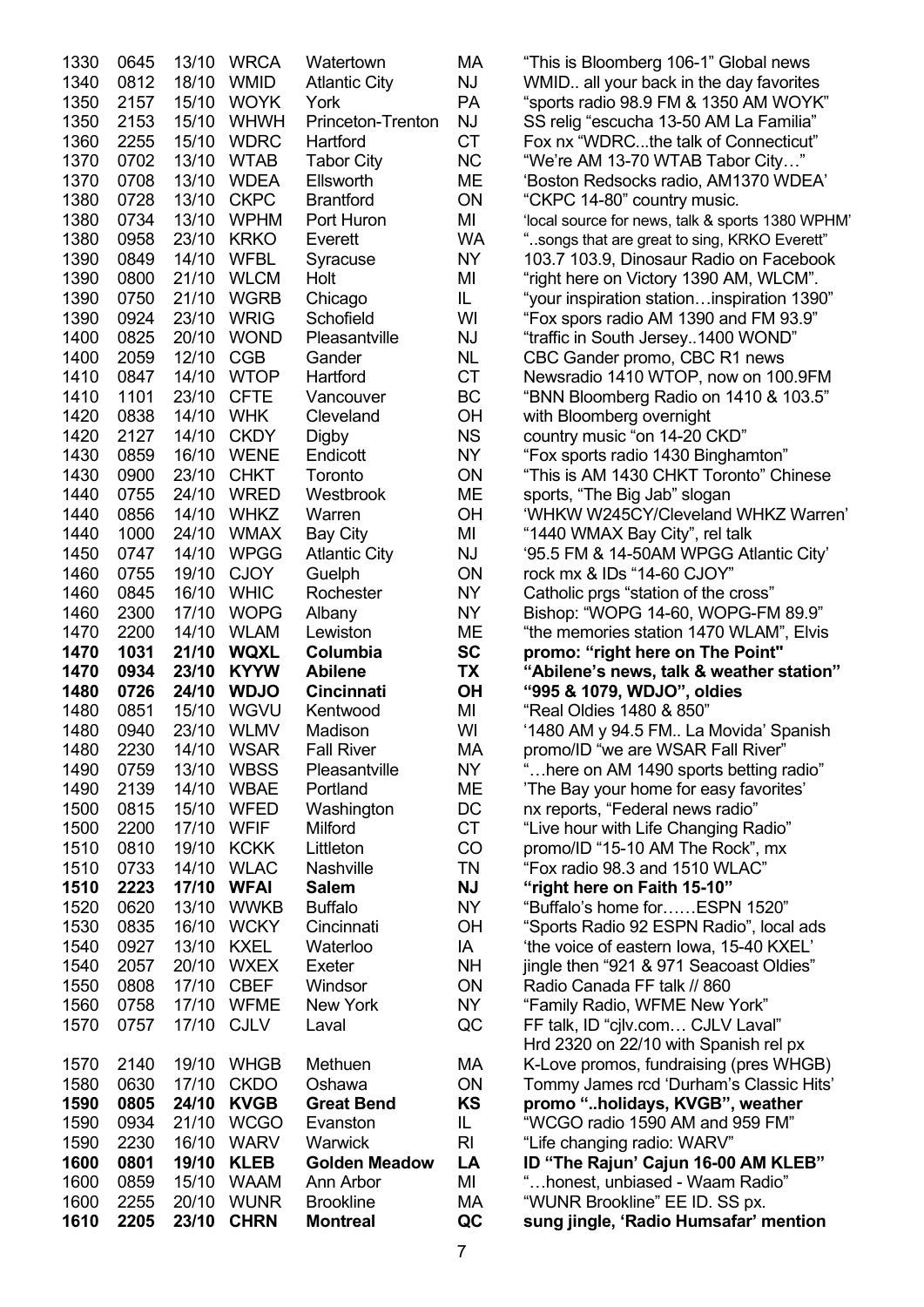| 1610 | 2258 | 13/10 | <b>CHHA</b> | Toronto                   | ON        | SS ID "CHHA 16-10 AM"                            |
|------|------|-------|-------------|---------------------------|-----------|--------------------------------------------------|
| 1620 | 1005 | 24/10 | <b>WTAW</b> | <b>College Station</b>    | TX        | Fox nx "College StationWTAWweather"              |
| 1630 | 0657 | 13/10 | <b>KCJJ</b> | Iowa City                 | IA        | KCJJ events, weather                             |
| 1630 | 0718 | 24/10 | <b>KKGM</b> | Fort Worth                | TX        | "vital facts…God….KKGM"                          |
| 1630 | 0750 | 24/10 | <b>KRND</b> | Fox Farm                  | WY        | Mexican music, "La Jota Mexicana"                |
| 1640 | 0726 | 14/10 | <b>WTNI</b> | <b>Biloxi</b>             | MS        | "classic country 103.5 The Possum"               |
| 1640 | 0800 | 18/10 | <b>WSJP</b> | Sussex                    | WI        | "Relevant Radio 1640 AM and 100.1 FM"            |
| 1650 | 2200 | 23/10 | <b>CKZW</b> | Montreal                  | QC        | 'Montreal Christian Radio CKZW 1650AM'           |
| 1650 | 2255 | 22/10 | <b>WHKT</b> | Portsmouth                | VA        | "Praise One Oh Four Nine" promo                  |
| 1650 | 2307 | 16/10 | <b>CINA</b> | Mississauga               | ON        | ads, "serving the South Asian community"         |
| 1660 | 2259 | 16/10 | <b>WQLR</b> | Kalamazoo                 | MI        | "1660 The FanWQLR Kalamazoo"                     |
| 1660 | 0856 | 21/10 | <b>WBCN</b> | Charlotte                 | <b>NC</b> | "Fox Sports Radio Charlotte"                     |
| 1660 | 2100 | 20/10 | <b>WWRU</b> | Jersey City               | <b>NY</b> | Korean, EE ID "WWRU Jersey City New York"        |
| 1670 | 0700 | 22/10 | <b>WOZN</b> | Madison                   | WI        | "Madison's Sports Talk station, The Zone"        |
| 1670 | 2250 | 16/10 | <b>CJEU</b> | Gatineau                  | QC        | Mx "ici Radio Jeuness au monde"                  |
| 1670 | 2100 | 16/10 |             | <b>WQWC946 Avon Grove</b> | <b>PA</b> | "Welcome to Agrem 16-70" & traffic nx            |
| 1680 | 0704 | 13/10 | <b>WOKB</b> | <b>Winter Garden</b>      | FL.       | "Gospel 16-80" ID                                |
| 1680 | 2218 | 23/10 | <b>WTTM</b> | Lindenwold                | <b>NJ</b> | YL "Tu DN Radio", SS sports.                     |
| 1680 | 0648 | 24/10 | <b>KRJO</b> | Monroe                    | LA        | "that's where we come in: 99.7 My FM"            |
| 1680 | 1118 | 21/10 | <b>UNID</b> |                           |           | US political talk, briefly fair strength, no ID. |
| 1690 | 0720 | 13/10 | <b>WPTX</b> | <b>Lexington Park</b>     | MD        | "the music you love1690 AM WPTX"                 |
| 1690 | 2301 | 13/10 | <b>CHTO</b> | Toronto                   | ON        | Greek mx "CHTO AM 1690 Toronto"                  |
| 1700 | 0737 | 21/10 | <b>KBGG</b> | Des Moines                | IA        | "1700 - The Champ, Real sports talk"             |
| 1700 | 0800 | 17/10 | <b>KKLF</b> | Richardson                | TX        | Mexican mx, "KKLF AM 1700 Richardson"            |
| 1700 | 2200 | 17/10 | <b>WRCR</b> | Ramapo                    | <b>NY</b> | "AM 17-00 WRCR Ramapo", local nx                 |
|      |      |       |             |                           |           |                                                  |

#### **CENTRAL AMERICA & THE CARIBBEAN**

| 550  | 0742 | 17/10 | R Rebelde, Pinar del Rio, Cuba           |
|------|------|-------|------------------------------------------|
| 560  | 0725 | 13/10 | R Rebelde, Ciego de Avila, Cuba          |
| 570  | 0824 | 16/10 | R Reloj, Santa Clara, Cuba               |
| 580  | 0728 | 25/10 | WKAQ, San Juan, Puerto Rico              |
| 590  | 0935 | 22/10 | La Mas Caliente, Mexico                  |
| 600  | 0647 | 17/10 | R Rebelde, San Germán, Cuba              |
| 610  | 0725 | 13/10 | R Rebelde, multi-site, Cuba              |
| 620  | 0625 | 16/10 | R Rebelde, Colon, Cuba                   |
| 630  | 0734 | 15/10 | WUNO, San Juan, Puerto Rico              |
| 640  | 0807 | 15/10 | R Progreso, 2 sites, Cuba                |
| 660  | 0850 | 19/10 | R Progreso, Jovellanos, Cuba             |
| 670  | 0725 | 13/10 | R Rebelde, multi sites, Cuba             |
| 710  | 0728 | 13/10 | R Rebelde, Chambas/multi-site, Cuba      |
| 760  | 0801 | 25/10 | WORA NotiUno, Mayaguez, Puerto Rio       |
| 790  | 0813 | 16/10 | R Reloj, 2 sites, Cuba                   |
| 800  | 2307 | 22/10 | <b>TWR, Kralendijk Bonaire</b>           |
| 870  | 0738 | 25/10 | R Reloj, multi-site, Cuba                |
| 900  | 0759 | 16/10 | R Progreso, San German, Cuba             |
| 940  | 0750 | 16/10 | <b>XEQ La Ke Bueno, Mexico</b>           |
| 970  | 0758 | 24/10 | <b>XERFR R Formula, Mexico</b>           |
| 1060 | 0935 | 24/10 | <b>XEEP R Educación, Mexico</b>          |
| 1180 | 0739 | 19/10 | R Rebelde, multi-site, Cuba              |
| 1350 | 0701 | 25/10 | WEGA Candelita 7, Vega Baja, PR          |
| 1400 | 2156 | 14/10 | Harbour Light of Windwards, Carriacou    |
| 1480 | 0745 | 25/10 | <b>WMDD Fajardo, Puerto Rico</b>         |
| 1510 | 0840 | 18/10 | <b>XEPBGR Origin R, Guadalajara, Mex</b> |
| 1530 | 0835 | 16/10 | <b>XEUR Extasis Digital, Mexico</b>      |
| 1540 | 0900 | 25/10 | ZNS1 R Bahamas, Nassau, Bahamas          |
| 1570 | 0859 | 24/10 | XERF La Poderosa, Mexico                 |
| 1550 | 0708 | 24/10 | R Rebelde, multi-site, Cuba              |
| 1620 | 0724 | 13/10 | R Rebelde, multi-site, Cuba              |
| 1660 | 0744 | 25/10 | WGIT, Canóvanas, Puerto Rico             |
|      |      |       |                                          |

| SS ID "CHHA 16-10 AM"                            |
|--------------------------------------------------|
| Fox nx "College StationWTAWweather"              |
| KCJJ events, weather                             |
| "vital factsGodKKGM"                             |
| Mexican music, "La Jota Mexicana"                |
| "classic country 103.5 The Possum"               |
| "Relevant Radio 1640 AM and 100.1 FM"            |
| 'Montreal Christian Radio CKZW 1650AM'           |
| "Praise One Oh Four Nine" promo                  |
| ads, "serving the South Asian community"         |
| "1660 The FanWQLR Kalamazoo"                     |
| "Fox Sports Radio Charlotte"                     |
| Korean, EE ID "WWRU Jersey City New York"        |
| "Madison's Sports Talk station, The Zone"        |
| Mx "ici Radio Jeuness au monde"                  |
| "Welcome to Agrem 16-70" & traffic nx            |
| "Gospel 16-80" ID                                |
| YL "Tu DN Radio", SS sports.                     |
| "that's where we come in: 99.7 My FM"            |
| US political talk, briefly fair strength, no ID. |
| "the music you love1690 AM WPTX"                 |
| Greek mx "CHTO AM 1690 Toronto"                  |
| "1700 - The Champ, Real sports talk"             |
| Mexican mx, "KKLF AM 1700 Richardson"            |
| "AM 17-00 WRCR Ramapo", local nx                 |

SS ballad //5025 kHz SW iazz // 5025 ticking clock, "RR" ID in morse long ID "W-A-K-Q cinco ochenta..." **590 0935 22/10 La Mas Caliente, Mexico ID "La Mas Caliente 590" between rcds**  slow ballad //610 5025 etc. iazz // 5025 in Spanish // 5025 SW SS talk, "NotiUno" ID "Radio Progreso – 90 anos en el dial" Slow ballad // 640 kHz co-ch WFAN iazz // 5025 iazz // 5025 <sup>2</sup> 260 080 0801 NotiUno ID with freqs, "y notiuno.com" ticking clock, "RR" ID in morse 'Caribbean Word for Today' TWR360 app. time ticks, OM in SS, "Radio Reloj" ID usual Radio Progreso top of hour ID. "La Ke Bueno AM 9-40" Latin music. **Full SS ID "XERFR...970 AM"** "..96.5FM..emisorade Radio Educación" SS ballad //5025 kHz. "W-E-G-A..Puerto Rico...Candelita Siete" rel, BBC News, local wx, tides, sunset time mx "El 14-80" multiple IDs **1513 mx, several IDs "Origin Radio" 1D "15-30 AM Extasis …"** YL 'Radio Bahamas'... 'Voice of Bahamas' SS talk, "por La Poderosa" 0M with multi-site echo, mx //5025 kHz iazz // 5025  $\cdot$ "Radio Earo de Santidad …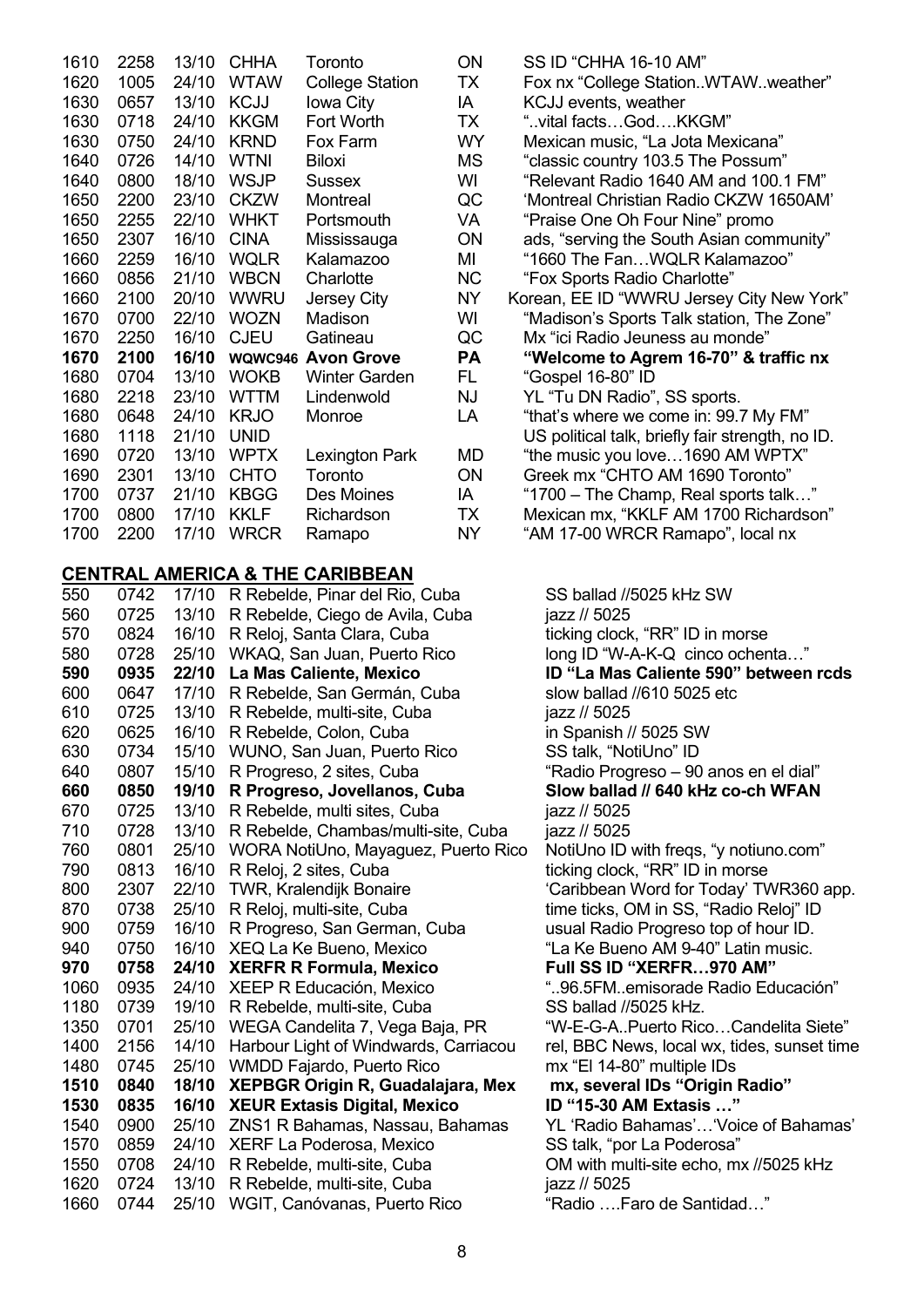### **SOUTH AMERICA**

| 550  | 0726 | 25/10 R Nacional de Colombia, Medellin YL with mentions of R Nacional Colombia        |
|------|------|---------------------------------------------------------------------------------------|
| 600  | 0812 | 22/10 HJHJ Barranquilla, Colombia<br>local mx, DJ "en Barranguilla, Colombia"         |
| 680  | 0758 | 25/10 RCN, R Nac de Colombia Bogota<br>SS talks "Radio Nacional de Colombia" ID 0800  |
| 760  |      | 0805 25/10 RCN, Barranguilla, Colombia<br>YL inc "RCN Radio" IDs //770                |
| 770  | 0804 | 25/10 RCN, Bogota, Colombia<br>time check, YL inc "RCN Radio", //760                  |
| 850  | 0826 | 25/10 Candela, Bogota, Colombia<br>clear "Candela" ID in music mix.                   |
| 980  | 2122 | 19/10 R Nac Amazonia, Brasilia, Brazil<br>PP songs // 11780                           |
| 1010 | 0631 | 25/10 Sistema Cardenai, Barranquilla, Colombia 'Sistema Cardenai', TC, Cumbia mx      |
| 1080 | 0655 | 25/10 Sistema 2, Guayaquil, Ecuador vintage mx, YL ID 'Sistema Dos, mil ochenta'      |
| 1350 | 2115 | 19/10 Super R Boa Vontade, Salvador, Brazil Rel talks in PP // 9550. (1349.96)        |
| 1350 |      | 2157 22/10 R Buenos Aires, Argentina. ""Radio Buenos Aires sur AM 1350"               |
| 1510 | 0713 | 25/10 HCHD2 R Naval, Guayaquil, Ecuador 1 sec time pips, time ann in SS every minute. |
|      |      |                                                                                       |

### **EUROPE**

| 675  |  | 1930 13/10 R Calypso, NL (LPAM)                 | DD mx, ID                                           |
|------|--|-------------------------------------------------|-----------------------------------------------------|
| 684  |  | 1720 23/10 R Radonezh, St Petersburg            | <b>ID</b> in Russian                                |
| 828  |  | 1633 13/10 Pravoslavnoye R, St Petersburg       | classical mx, chimes, ID, Russian                   |
| 891  |  | 1943 13/10 Hot R Hits, NL (LPAM)                | "Hot Radio Hitshits classics", oldies               |
| 1008 |  | 1902 16/10 United AM, NL (LPAM)                 | EE ID, "send reports to unitedam@hotmail.com"       |
|      |  | 1314 1744 13/10 The Ferry, Bergen, Norway       | "you're sailing in a sea of tunes on The Ferry" EE. |
|      |  | 1602 1952 13/10 R 0511, NL (LPAM)               | oldies, ID "Radio nul fife elf"                     |
|      |  | 1602.16 1540 14/10 R Centre, Latvia             | <b>Talks in Russian</b>                             |
|      |  | 1611 1739 13/10 R Northern Star, Bergen, Norway | EE ID, Chuck Berry // weak 5895.                    |
|      |  |                                                 |                                                     |

# **UK Community / LPAMs**

|  | 1476 2053 15/10 Carillon Wellbeing R, Coalville | live rock music px.                      |
|--|-------------------------------------------------|------------------------------------------|
|  | 1529.7v 0957 16/10 R Ramadan 365, Glasgow       | Islamic community talk, ID @ 0959.       |
|  | 1575 0900 13/10 R Seerah, Leicester             | "Radio Seerah, available now on our app" |
|  |                                                 |                                          |